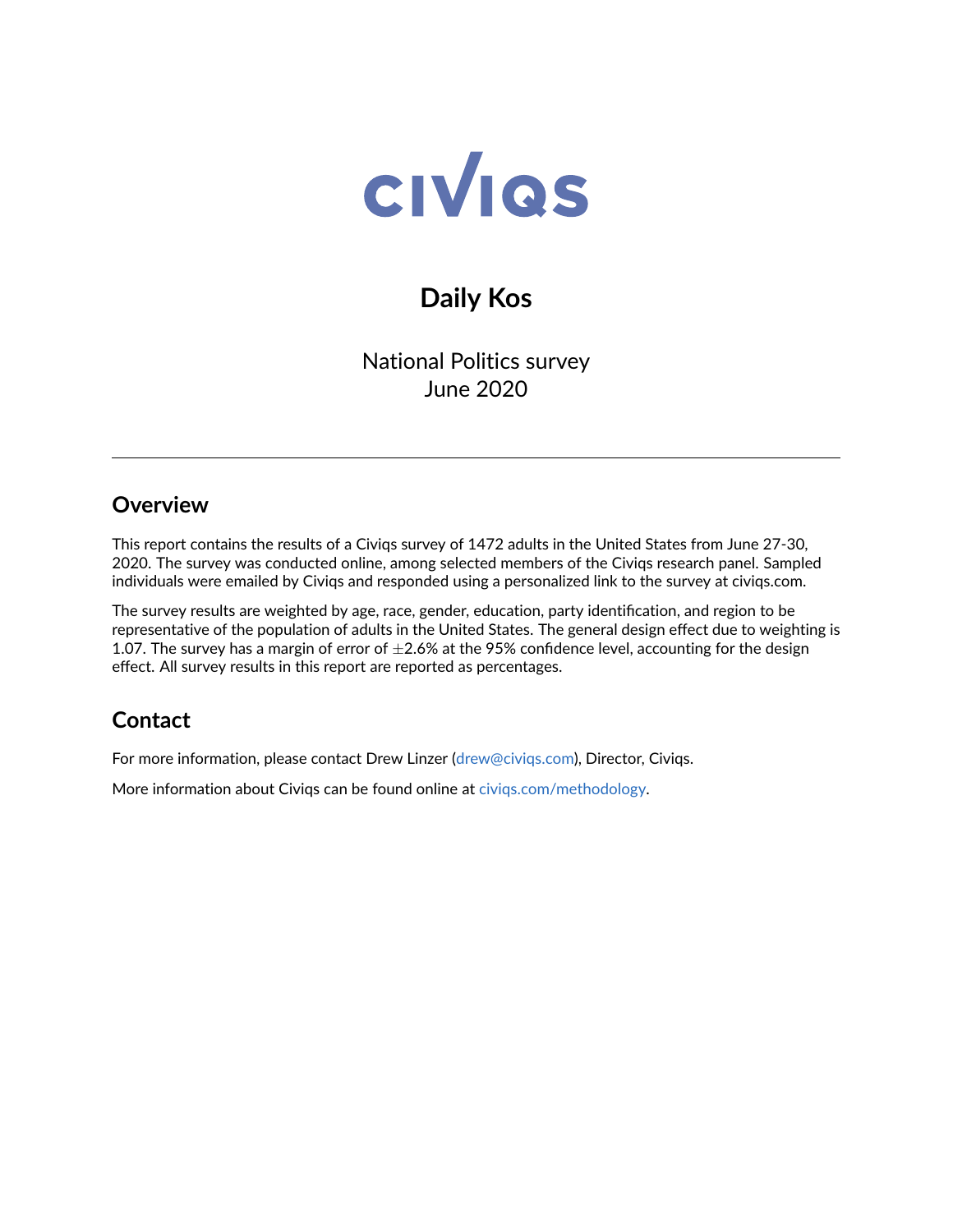#### **Topline Results**

1. How concerned are you about a coronavirus outbreak in your local area? Extremely concerned 37% Moderately concerned 26% A little concerned 18% Not concerned at all 18% Unsure 0% 2. How satisfied are you with the U.S. government's current response to the coronavirus outbreak? Completely satisfied 13% Mostly satisfied 22% Not very satisfied 13% Not satisfied at all 51% Unsure 1% 3. How satisfied are you with your state and local government's current response to the coronavirus outbreak? Completely satisfied 13% Mostly satisfied 40% Not very satisfied 22% Not satisfied at all 24% Unsure 2% 4. Do you wear a face mask when you leave the house? Yes, whenever I leave the house 48% Sometimes, it depends what I am doing 35% No, I do not wear a face mask 17% 5. Have you been personally affected by the coronavirus? [I or someone I know currently has coronavirus or is in recovery/Someone I know has died from coronavirus/I don't know anyone with coronavirus, but the outbreak has forced me to change plans/It hasn't affected me personally, but I've started taking precautions or changed some of my

I/Someone I know has coronavirus 22% Someone I know has died 12% Forced me to change plans 32% Taking precautions/Changed habits 16% Hasn't affected me in any way 17% Unsure 1%

day-to-day habits/It hasn't affected me personally in any way]

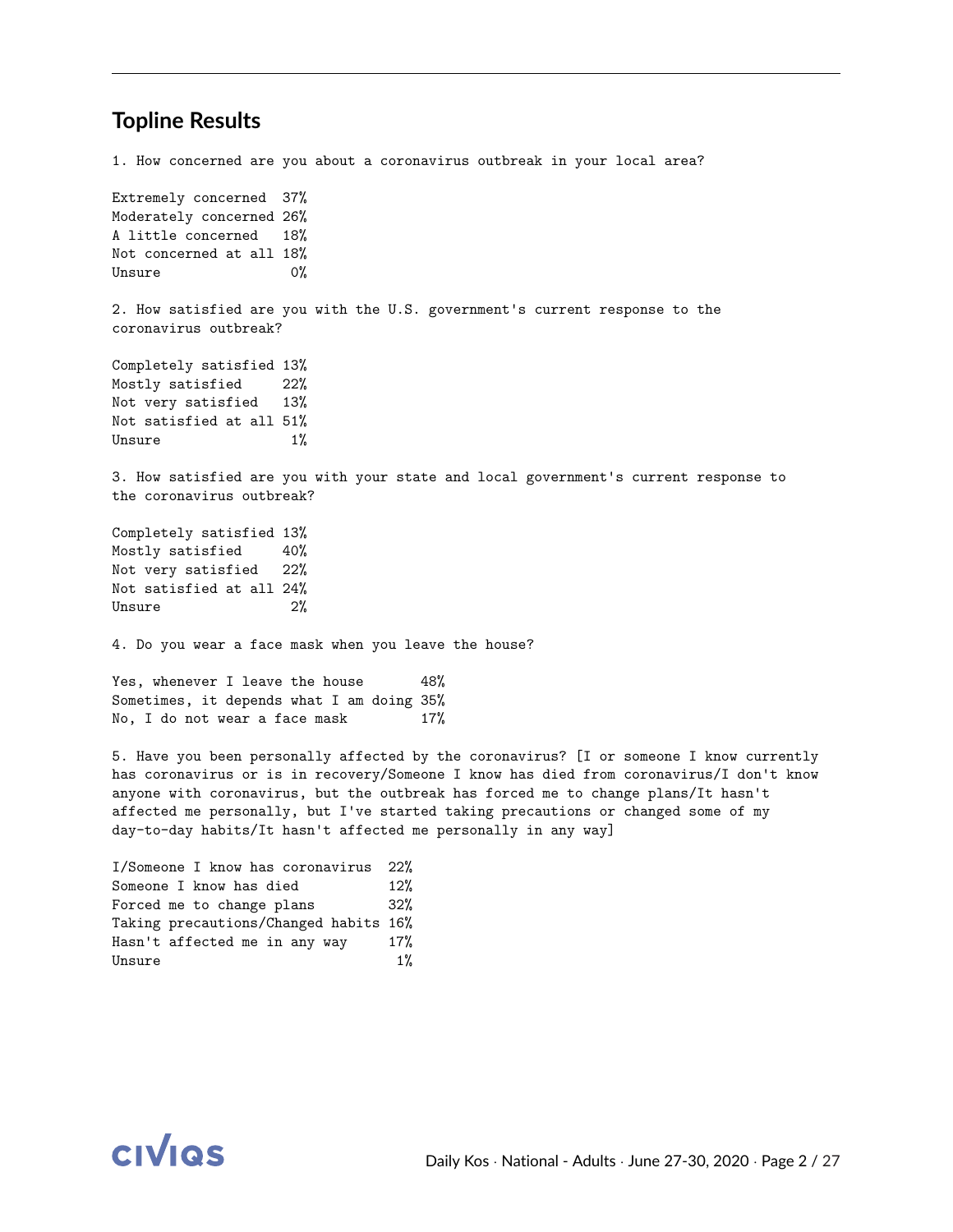6. How worried are you that state re-openings will cause an increase in coronavirus cases? Extremely worried 44% Somewhat worried 21% Not too worried 17% Not worried at all 18% Unsure 0% 7. Do you support or oppose removing Confederate Civil War monuments and renaming buildings that are named after Confederates? Support 49% Oppose 40% Neither support nor oppose 9% Unsure 2% 8. Have you had an encounter with the police in the past three months? Yes 16% No 84% Unsure 0% 9. Do you think the deaths of Black Americans during encounters with police in recent years are: Signs of a broader problem 59% Isolated incidents 37% Unsure 4% 10. As you may know, in the past several weeks there have been widespread protests of racism and police brutality. Are you aware of protests in your local area? Yes 84% No 15% Unsure 1% 11. Have you attended any of these protests? Yes 11% No 88% Unsure 0% 12. In general, do you support or oppose these protests? Support 55% Oppose 32% Neither support nor oppose 12%



Unsure 1%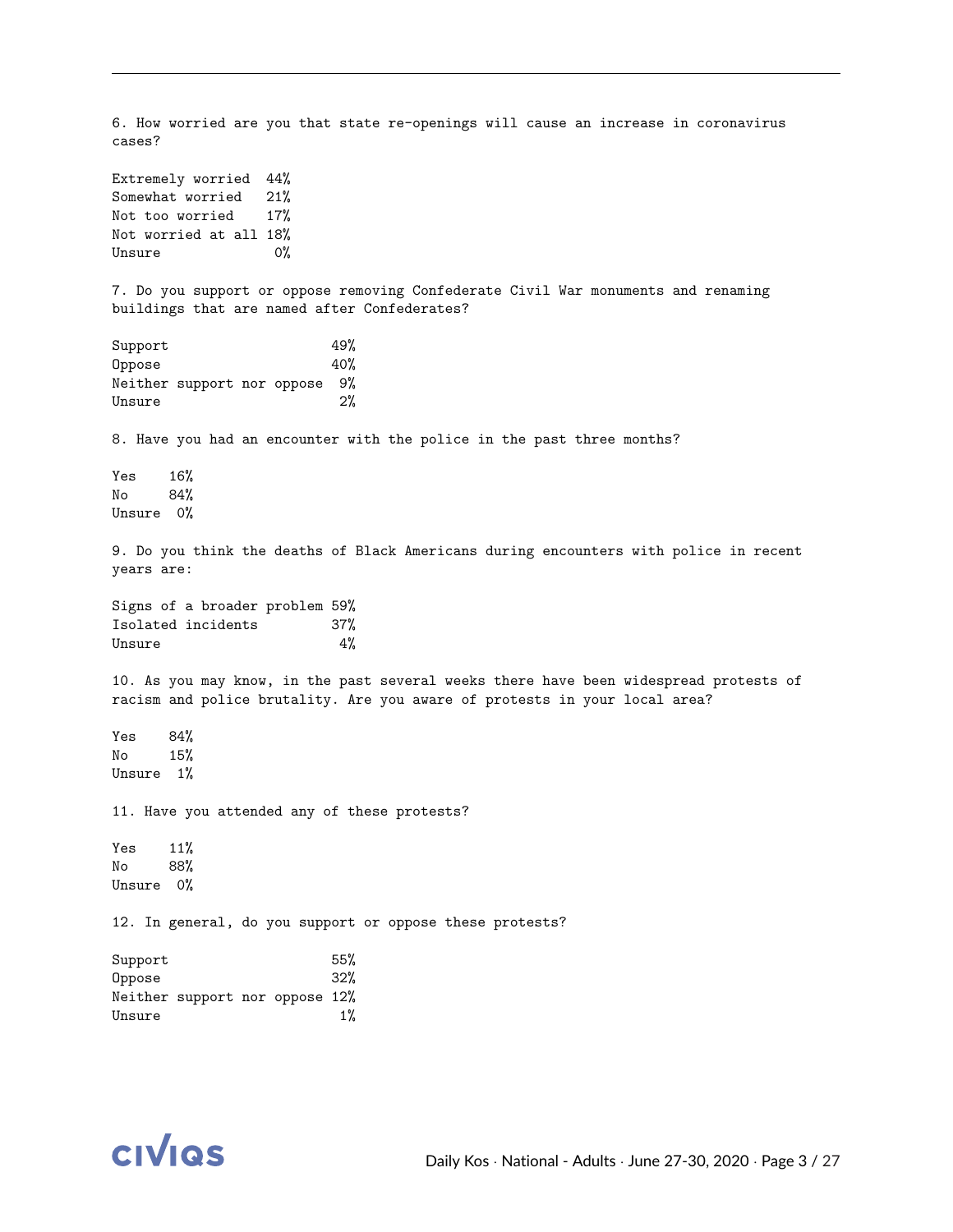13. Which of the following most closely describes how you feel about the police's handling of the protests?

I think the police are using too much force on the protests 44% I think the police are doing a good job of handling the protests 18% I think the police are not doing enough to contain the protests 31%  $\mu_\mathrm{BME} = 6\%$ 

14. Which of the following comes closest to your view of the protesters?

Most of the protesters are peaceful 64% Most of the protesters are trying to incite violence or destroy property 33% Unsure 3% and 3% and 3% and 3% and 3% and 3% and 3% and 3% and 3% and 3% and 3% and 3% and 3% and 3% and 3% and

15. What is your opinion about the level of government funding that currently goes to police departments?

Police departments should receive much less funding 24% Police departments should receive somewhat less funding 19% Police department funding should stay the same 17% Police departments should receive somewhat more funding 14% Police departments should receive much more funding 18%  $Unsure$ 

16. Would you support or oppose taking some of the government funding that currently goes to police departments and reallocating it to programs that take care of people with the intention of reducing crime, such as mental health services and social work?

| Support |                            |  | 55%  |
|---------|----------------------------|--|------|
| Oppose  |                            |  | 33%  |
|         | Neither support nor oppose |  | - 9% |
| Unsure  |                            |  | 3%   |

17. As you may know, some cities are reforming their emergency response process. Instead of police, trained and unarmed professionals will respond to non-criminal calls such as those involving the homeless, school discipline, and neighbor disputes. Would you support or oppose this policy in your local area?

| Support |                            |  | 56% |
|---------|----------------------------|--|-----|
| Oppose  |                            |  | 30% |
|         | Neither support nor oppose |  | 9%  |
| Unsure  |                            |  | 5%  |

18. Do you think police departments in the United States should be defunded?

Yes, defund 28% No, do not defund 62% Unsure 10%

19. Do you think police departments in the United States should be abolished?

Yes, abolish 6% No, do not abolish 87% Unsure 7%

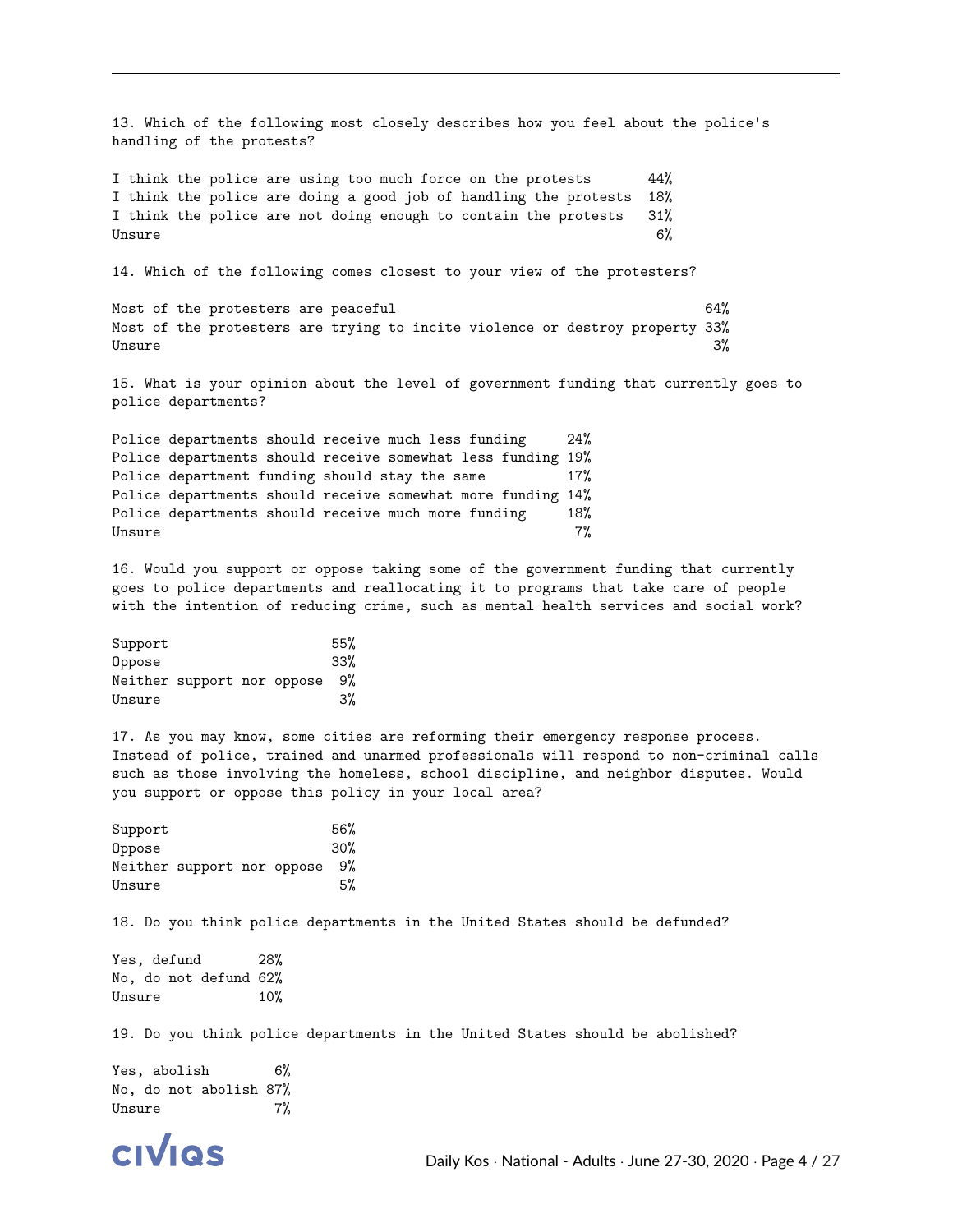20. Do you watch MSNBC? Yes, frequently 16% Yes, occasionally 24% I do not watch MSNBC 60% 21. Do you watch Fox News? Yes, frequently 16% Yes, occasionally 25% I do not watch Fox News 59%

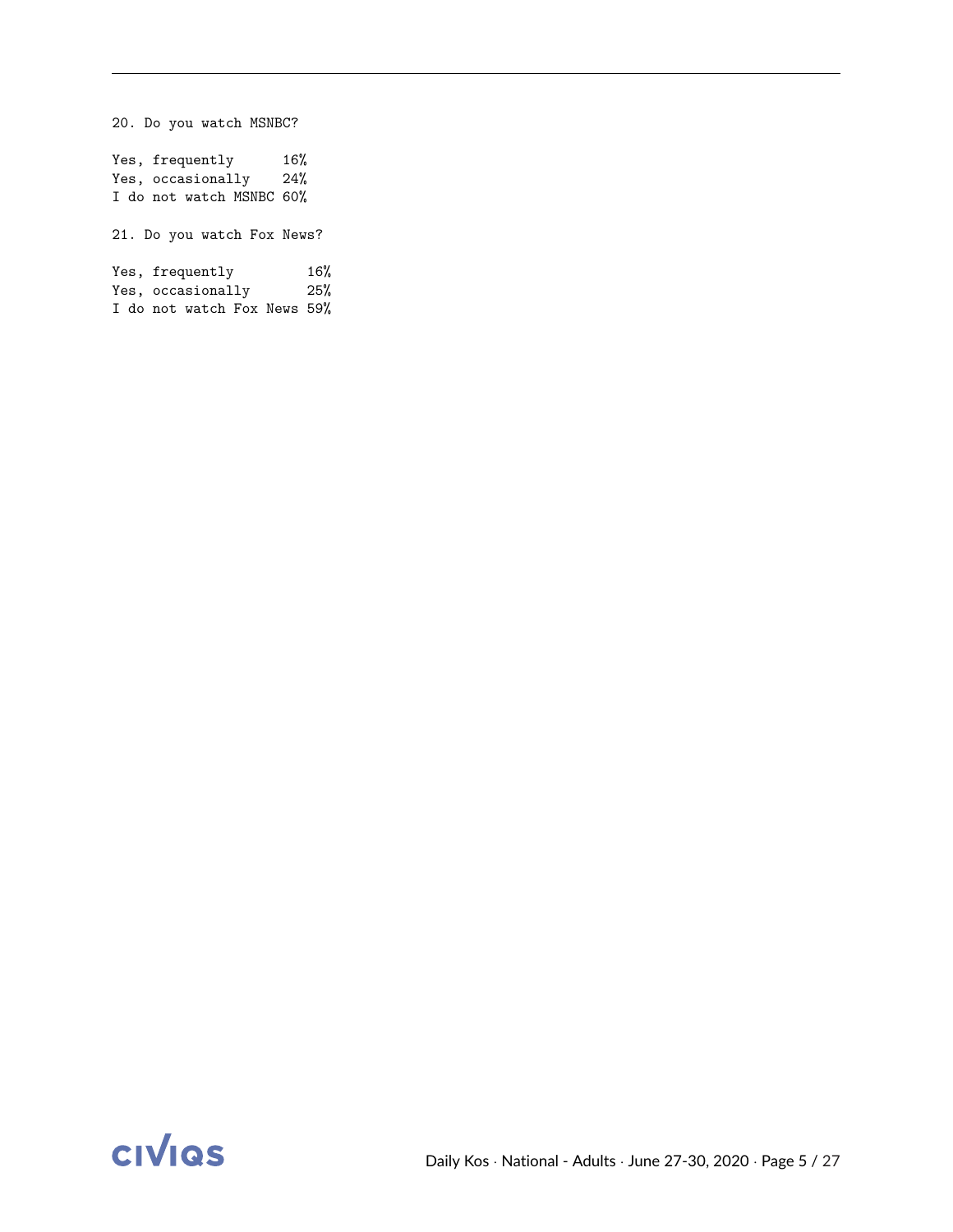## **Crosstabs**

1. How concerned are you about a coronavirus outbreak in your local area?

|                      | Total  | Democrat Republican Independent |       |          |       |       |                                                         | Female Male |                            |       |        |
|----------------------|--------|---------------------------------|-------|----------|-------|-------|---------------------------------------------------------|-------------|----------------------------|-------|--------|
| Extremely concerned  | 37%    | 65%                             |       | 8%       |       |       | 35%                                                     | 43%         | 32%                        |       |        |
| Moderately concerned | 26%    | 27%                             |       | 25%      |       |       | 27%                                                     | 23%         | 29%                        |       |        |
| A little concerned   | 18%    |                                 | 7%    | 31%      |       |       | 18%                                                     | 17%         | 18%                        |       |        |
| Not concerned at all | 18%    |                                 | $2\%$ | 37%      |       |       | 20%                                                     | 16%         | 21%                        |       |        |
| Unsure               | $0\%$  | 0%                              |       |          | $1\%$ |       | $0\%$                                                   | 0%          | $0\%$                      |       |        |
|                      |        |                                 |       |          |       |       |                                                         |             |                            |       |        |
|                      | Total  | White Black Hispanic Other      |       |          |       |       |                                                         |             | White: Non-College College |       |        |
| Extremely concerned  | 37%    | 28%                             | 70%   |          | 54%   | 42%   |                                                         |             | 26%                        |       | $33\%$ |
| Moderately concerned | 26%    | 27%                             | 18%   |          | 28%   | 27%   |                                                         |             | 25%                        |       | 32%    |
| A little concerned   | 18%    | 21%                             | 7%    |          | 11%   | 13%   |                                                         |             | 22%                        |       | 20%    |
| Not concerned at all | 18%    | 23%                             | 5%    |          | 8%    | 18%   |                                                         |             | 27%                        |       | 14%    |
| Unsure               | 0%     | $0\%$                           | 0%    |          | 0%    | $0\%$ |                                                         |             | 0%                         |       | 0%     |
|                      |        |                                 |       |          |       |       |                                                         |             |                            |       |        |
|                      | Total  |                                 |       |          |       |       | Non-College College grad Postgrad                       |             | Urban Suburban Rural       |       |        |
| Extremely concerned  | 37%    |                                 | 36%   |          |       | 37%   | 47%                                                     | 45%         |                            | 39%   | 25%    |
| Moderately concerned | 26%    |                                 | 24%   |          |       | 29%   | 32%                                                     | 29%         |                            | 27%   | 23%    |
| A little concerned   | 18%    |                                 | 18%   |          |       | 22%   | 10%                                                     | 14%         |                            | 19%   | 21%    |
| Not concerned at all | 18%    |                                 | 22%   |          |       | 12%   | 11%                                                     | 11%         |                            | 15%   | 31%    |
| Unsure               | 0%     |                                 | 0%    |          |       | $0\%$ | $0\%$                                                   | $0\%$       |                            | $0\%$ | 0%     |
|                      |        |                                 |       |          |       |       |                                                         |             |                            |       |        |
|                      | Total  | 18-34 35-49 50-64 65+           |       |          |       |       | Midwest Northeast South West                            |             |                            |       |        |
| Extremely concerned  | 37%    | 34%                             | 38%   | 37% 40%  |       |       | 31%                                                     | 29%         | 44%                        | 38%   |        |
| Moderately concerned | 26%    | 34%                             | 24%   | 21% 29%  |       |       | 30%                                                     | 32%         | 24%                        | 22%   |        |
| A little concerned   | 18%    | 17%                             | 17%   | 18% 19%  |       |       | 16%                                                     | $20\%$      | 16%                        | 19%   |        |
| Not concerned at all | 18%    | 15%                             | 22%   | 24% 12%  |       |       | 23%                                                     | 18%         | 15%                        | 20%   |        |
| Unsure               | 0%     | $0\%$                           | 0%    | $0\%$ 0% |       |       | $0\%$                                                   | $0\%$       | 0%                         |       | $0\%$  |
|                      |        |                                 |       |          |       |       |                                                         |             |                            |       |        |
|                      | Total  |                                 |       |          |       |       | Watch Fox News: Frequently Occasionally Don't watch Fox |             |                            |       |        |
| Extremely concerned  | 37%    |                                 |       |          |       | 10%   |                                                         | 22%         |                            |       | 51%    |
| Moderately concerned | $26\%$ |                                 |       |          |       | 27%   |                                                         | 25%         |                            |       | 27%    |
| A little concerned   | 18%    |                                 |       |          |       | 33%   |                                                         | 27%         |                            |       | 9%     |
| Not concerned at all | 18%    |                                 |       |          |       | 30%   |                                                         | 26%         |                            |       | 12%    |
| Unsure               | $0\%$  |                                 |       |          |       | 0%    |                                                         | $1\%$       |                            |       | 0%     |
|                      |        |                                 |       |          |       |       |                                                         |             |                            |       |        |
|                      | Total  |                                 |       |          |       |       | Watch MSNBC: Frequently Occasionally Don't watch MSNBC  |             |                            |       |        |
| Extremely concerned  | 37%    |                                 |       |          |       | 77%   |                                                         | 46%         |                            |       | 23%    |
| Moderately concerned | 26%    |                                 |       |          |       | 16%   |                                                         | 33%         |                            |       | 26%    |
| A little concerned   | 18%    |                                 |       |          |       | 6%    |                                                         | 13%         |                            |       | 22%    |
| Not concerned at all | 18%    |                                 |       |          |       | 1%    |                                                         | 8%          |                            |       | 28%    |
| Unsure               | $0\%$  |                                 |       |          |       | $0\%$ |                                                         | 0%          |                            |       | $0\%$  |
|                      |        |                                 |       |          |       |       |                                                         |             |                            |       |        |

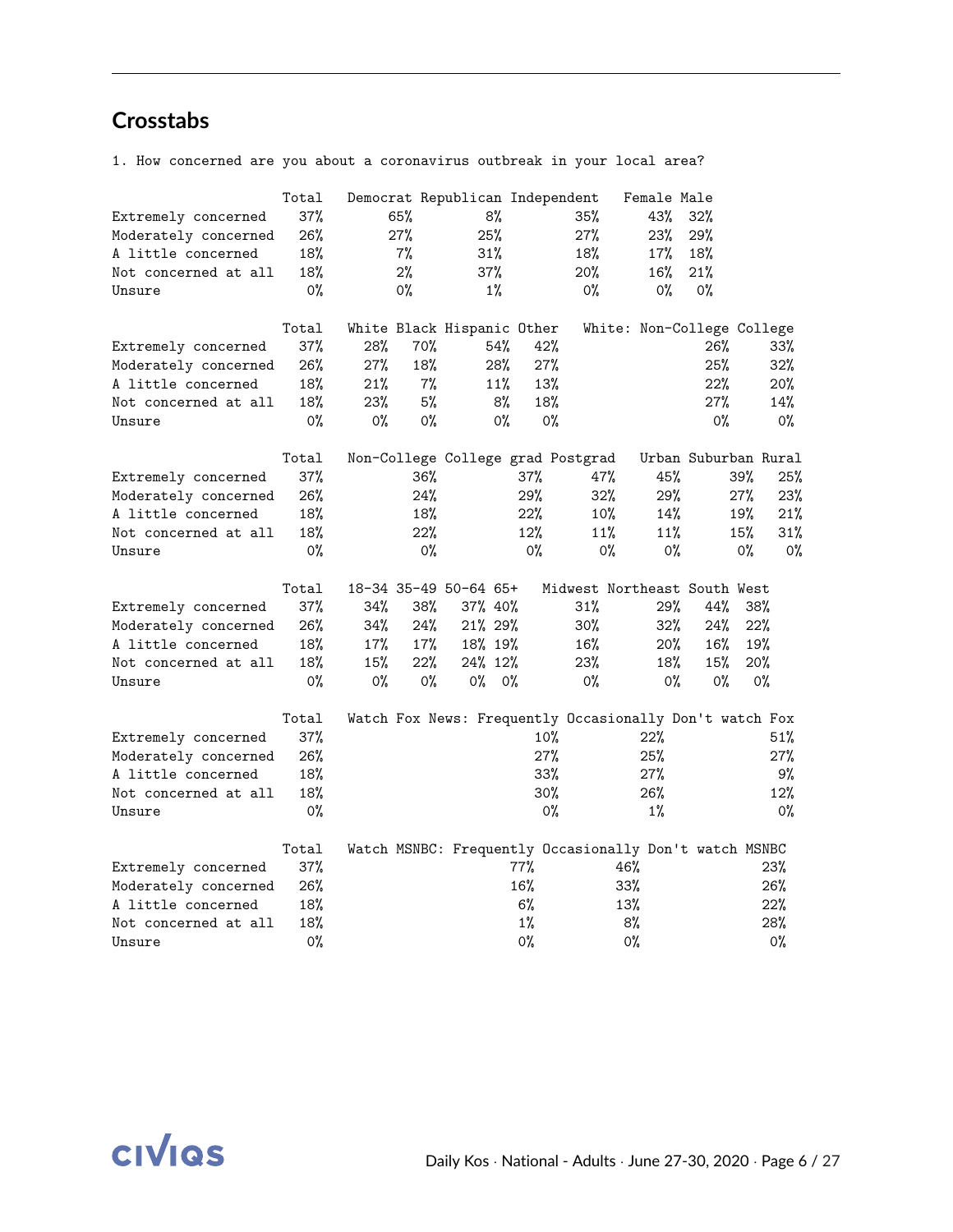2. How satisfied are you with the U.S. government's current response to the coronavirus outbreak?

|                      | Total  |       |       | Democrat Republican Independent                         |        |       | Female Male                  |       |                      |
|----------------------|--------|-------|-------|---------------------------------------------------------|--------|-------|------------------------------|-------|----------------------|
| Completely satisfied | 13%    |       | 2%    | 30%                                                     |        | 12%   | 15%                          | 12%   |                      |
| Mostly satisfied     | 22%    |       | 2%    | 44%                                                     |        | 23%   | 19%                          | 25%   |                      |
| Not very satisfied   | 13%    |       | 12%   | 13%                                                     |        | 14%   | 11%                          | 15%   |                      |
| Not satisfied at all | 51%    |       | 84%   | 11%                                                     |        | 49%   | 54%                          | 48%   |                      |
| Unsure               | $1\%$  |       | 0%    | 2%                                                      |        | 2%    | 2%                           | $1\%$ |                      |
|                      | Total  |       |       | White Black Hispanic Other                              |        |       | White: Non-College College   |       |                      |
| Completely satisfied | 13%    | 17%   | 2%    | 7%                                                      | 14%    |       |                              | 19%   | 12%                  |
| Mostly satisfied     | 22%    | 28%   | $3\%$ | 11%                                                     | 12%    |       |                              | 30%   | 24%                  |
| Not very satisfied   | 13%    | 12%   | 11%   | 12%                                                     | 25%    |       |                              | 11%   | 14%                  |
| Not satisfied at all | 51%    | 42%   | 84%   | 68%                                                     | 48%    |       |                              | 38%   | 48%                  |
| Unsure               | $1\%$  | 2%    | $0\%$ | $1\%$                                                   | $0\%$  |       |                              | 2%    | $1\%$                |
|                      | Total  |       |       | Non-College College grad Postgrad                       |        |       |                              |       | Urban Suburban Rural |
| Completely satisfied | 13%    |       | 15%   |                                                         | 10%    | 11%   | 8%                           |       | 14%<br>18%           |
| Mostly satisfied     | 22%    |       | 23%   |                                                         | 22%    | 13%   | 14%                          |       | 21%<br>34%           |
| Not very satisfied   | 13%    |       | 12%   |                                                         | 15%    | 13%   | 13%                          |       | 13%<br>12%           |
| Not satisfied at all | $51\%$ |       | 48%   |                                                         | $51\%$ | 62%   | $62\%$                       |       | 51%<br>35%           |
| Unsure               | $1\%$  |       | 2%    |                                                         | $1\%$  | $1\%$ | $3\%$                        |       | $1\%$<br>$1\%$       |
|                      | Total  |       |       | 18-34 35-49 50-64 65+                                   |        |       | Midwest Northeast South West |       |                      |
| Completely satisfied | 13%    | 6%    | 13%   | 19% 17%                                                 |        | 15%   | 12%                          | 14%   | 14%                  |
| Mostly satisfied     | 22%    | 15%   | 22%   | 23% 27%                                                 |        | 20%   | 24%                          | 22%   | 21%                  |
| Not very satisfied   | 13%    | 17%   | 11%   | 11% 12%                                                 |        | 13%   | 13%                          | 13%   | 12%                  |
| Not satisfied at all | 51%    | 61%   | 52%   | 44% 43%                                                 |        | 51%   | 49%                          | 50%   | 52%                  |
| Unsure               | $1\%$  | $1\%$ | $1\%$ | $2\%$ 2%                                                |        | 1%    | $2\%$                        | $1\%$ | $1\%$                |
|                      | Total  |       |       | Watch Fox News: Frequently Occasionally Don't watch Fox |        |       |                              |       |                      |
| Completely satisfied | 13%    |       |       |                                                         | 33%    |       | 19%                          |       | 6%                   |
| Mostly satisfied     | 22%    |       |       |                                                         | 51%    |       | 34%                          |       | 9%                   |
| Not very satisfied   | 13%    |       |       |                                                         | 7%     |       | 16%                          |       | 13%                  |
| Not satisfied at all | 51%    |       |       |                                                         | 7%     |       | 29%                          |       | 71%                  |
| Unsure               | $1\%$  |       |       |                                                         | 2%     |       | 3%                           |       | $1\%$                |
|                      | Total  |       |       | Watch MSNBC: Frequently Occasionally Don't watch MSNBC  |        |       |                              |       |                      |
| Completely satisfied | 13%    |       |       |                                                         | $3\%$  |       | 5%                           |       | 20%                  |
| Mostly satisfied     | 22%    |       |       |                                                         | $1\%$  |       | 12%                          |       | 31%                  |
| Not very satisfied   | 13%    |       |       |                                                         | 5%     |       | 16%                          |       | 13%                  |
| Not satisfied at all | 51%    |       |       |                                                         | 91%    |       | 66%                          |       | 34%                  |
| Unsure               | $1\%$  |       |       |                                                         | $0\%$  |       | $1\%$                        |       | 2%                   |

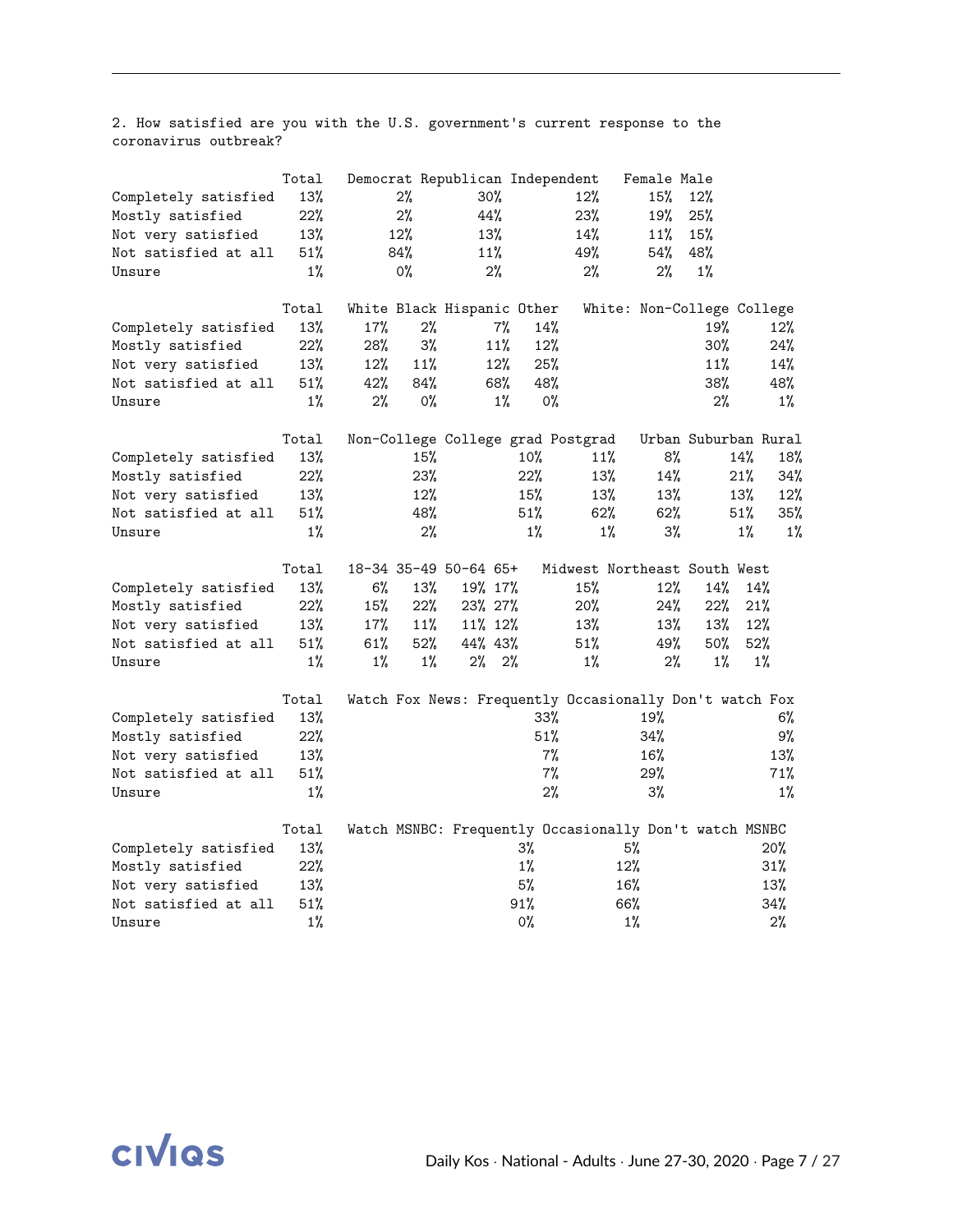3. How satisfied are you with your state and local government's current response to the coronavirus outbreak?

|                      | Total |     |       | Democrat Republican Independent                         |          |                              | Female Male                |       |                      |
|----------------------|-------|-----|-------|---------------------------------------------------------|----------|------------------------------|----------------------------|-------|----------------------|
| Completely satisfied | 13%   |     | 15%   | 14%                                                     |          | 11%                          | 16%                        | 10%   |                      |
| Mostly satisfied     | 40%   |     | 41%   | 37%                                                     |          | 40%                          | 39%                        | 41%   |                      |
| Not very satisfied   | 22%   |     | 19%   | 25%                                                     |          | 23%                          | 20%                        | 24%   |                      |
| Not satisfied at all | 24%   |     | 24%   | 22%                                                     |          | 25%                          | 23%                        | 24%   |                      |
| Unsure               | 2%    |     | $1\%$ | 2%                                                      |          | 2%                           | 2%                         | $1\%$ |                      |
|                      | Total |     |       | White Black Hispanic Other                              |          |                              | White: Non-College College |       |                      |
| Completely satisfied | 13%   | 12% | 19%   | 12%                                                     | 17%      |                              |                            | 11%   | 12%                  |
| Mostly satisfied     | 40%   | 40% | 39%   | 39%                                                     | 37%      |                              |                            | 39%   | 43%                  |
| Not very satisfied   | 22%   | 23% | 17%   | 20%                                                     | 21%      |                              |                            | 23%   | 25%                  |
| Not satisfied at all | 24%   | 23% | 24%   | 28%                                                     | 24%      |                              |                            | 25%   | 19%                  |
| Unsure               | 2%    | 2%  | $1\%$ |                                                         | 0%<br>2% |                              |                            | 2%    | $1\%$                |
|                      | Total |     |       | Non-College College grad Postgrad                       |          |                              |                            |       | Urban Suburban Rural |
| Completely satisfied | 13%   |     | 13%   |                                                         | 11%      | 18%                          | 13%                        |       | 12%<br>11%           |
| Mostly satisfied     | 40%   |     | 37%   |                                                         | 45%      | 41%                          | 43%                        |       | 39%<br>38%           |
| Not very satisfied   | 22%   |     | 22%   |                                                         | 24%      | 18%                          | 22%                        |       | 22%<br>22%           |
| Not satisfied at all | 24%   |     | 26%   |                                                         | 18%      | 21%                          | 20%                        |       | 25%<br>27%           |
| Unsure               | 2%    |     | 2%    |                                                         | $1\%$    | $1\%$                        | 2%                         |       | $1\%$<br>$1\%$       |
|                      | Total |     |       | 18-34 35-49 50-64 65+                                   |          | Midwest Northeast South West |                            |       |                      |
| Completely satisfied | 13%   | 9%  | 10%   | 16% 18%                                                 |          | 13%                          | 20%                        | 12%   | 10%                  |
| Mostly satisfied     | 40%   | 42% | 40%   | 36% 42%                                                 |          | 42%                          | 39%                        | 36%   | 44%                  |
| Not very satisfied   | 22%   | 26% | 22%   | 22% 17%                                                 |          | 24%                          | 19%                        | 22%   | 22%                  |
| Not satisfied at all | 24%   | 21% | 28%   | 24% 21%                                                 |          | 18%                          | 21%                        | 29%   | 22%                  |
| Unsure               | 2%    | 2%  | $0\%$ | $2\%$                                                   | $2\%$    | 2%                           | 1%                         | 2%    | 2%                   |
|                      | Total |     |       | Watch Fox News: Frequently Occasionally Don't watch Fox |          |                              |                            |       |                      |
| Completely satisfied | 13%   |     |       |                                                         | 16%      |                              | 13%                        |       | 12%                  |
| Mostly satisfied     | 40%   |     |       |                                                         | 45%      |                              | 35%                        |       | 40%                  |
| Not very satisfied   | 22%   |     |       |                                                         | 17%      |                              | 26%                        |       | 22%                  |
| Not satisfied at all | 24%   |     |       |                                                         | 20%      |                              | 24%                        |       | 25%                  |
| Unsure               | 2%    |     |       |                                                         | 2%       |                              | 3%                         |       | $1\%$                |
|                      | Total |     |       | Watch MSNBC: Frequently Occasionally Don't watch MSNBC  |          |                              |                            |       |                      |
| Completely satisfied | 13%   |     |       |                                                         | 19%      |                              | 14%                        |       | 11%                  |
| Mostly satisfied     | 40%   |     |       |                                                         | 36%      |                              | 41%                        |       | 40%                  |
| Not very satisfied   | 22%   |     |       |                                                         | 17%      |                              | 18%                        |       | 25%                  |
| Not satisfied at all | 24%   |     |       |                                                         | 27%      |                              | 26%                        |       | 22%                  |
| Unsure               | 2%    |     |       |                                                         | $0\%$    |                              | 2%                         |       | 2%                   |

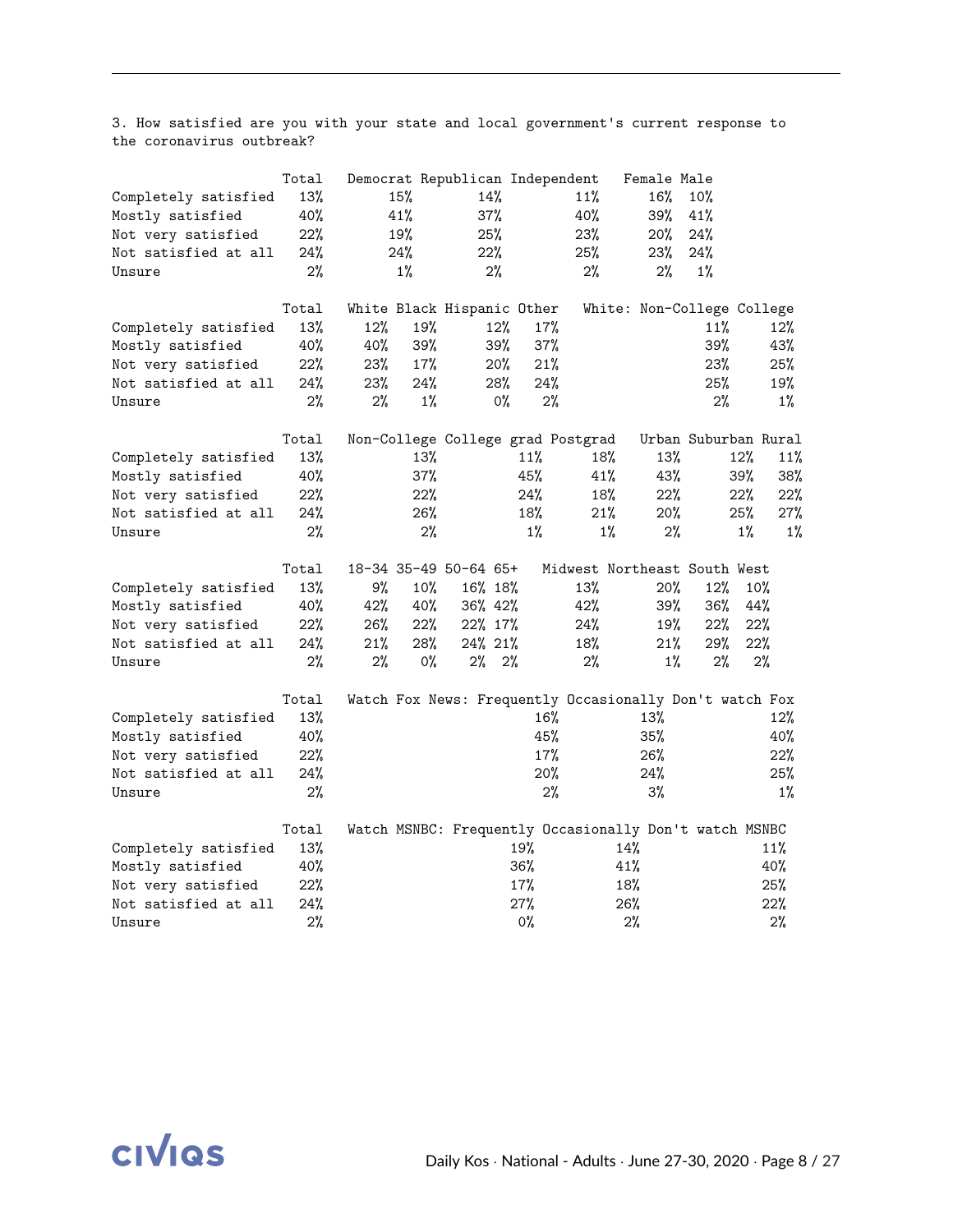|                                    | Total |     |        | Democrat Republican Independent |     |                                                         | Female Male |         |                            |
|------------------------------------|-------|-----|--------|---------------------------------|-----|---------------------------------------------------------|-------------|---------|----------------------------|
| Yes, whenever I leave the house    | 48%   |     | 77%    | $16\%$                          |     | 46%                                                     | $54\%$ 43%  |         |                            |
| Sometimes, depends what I am doing | 35%   |     | 21%    | 47%                             |     | 38%                                                     | 31%         | -38%    |                            |
| No, I do not wear a face mask      | 17%   |     | 2%     | $37\%$                          |     | $16\%$                                                  |             | 15% 19% |                            |
|                                    | Total |     |        | White Black Hispanic Other      |     |                                                         |             |         | White: Non-College College |
| Yes, whenever I leave the house    | 48%   | 38% | $87\%$ | 65%                             | 47% |                                                         |             | 36%     | 43%                        |
| Sometimes, depends what I am doing | 35%   | 40% | 9%     | $29\%$                          | 44% |                                                         |             | 37%     | 44%                        |
| No, I do not wear a face mask      | 17%   | 22% | 4%     | $6\%$                           | 9%  |                                                         |             | 27%     | 13%                        |
|                                    | Total |     |        |                                 |     | Non-College College grad Postgrad                       |             |         | Urban Suburban Rural       |
| Yes, whenever I leave the house    | 48%   |     | 46%    |                                 | 51% | $57\%$                                                  | 59%         |         | 51%<br>31%                 |
| Sometimes, depends what I am doing | 35%   |     | 33%    |                                 | 39% | 36%                                                     | 31%         |         | 39%<br>36%                 |
| No, I do not wear a face mask      | 17%   |     | 21%    |                                 | 9%  | $7\%$                                                   | $10\%$      |         | 13%<br>29%                 |
|                                    | Total |     |        | 18-34 35-49 50-64 65+           |     | Midwest Northeast South West                            |             |         |                            |
| Yes, whenever I leave the house    | 48%   | 50% | 43%    | 44% 55%                         |     | 36%                                                     | 55%         | 50%     | 50%                        |
| Sometimes, depends what I am doing | 35%   | 34% | 38%    | 34% 35%                         |     | 42%                                                     | 32%         | 33%     | 33%                        |
| No, I do not wear a face mask      | 17%   | 16% | 19%    | 22% 10%                         |     | $22\%$                                                  | 13%         | $17\%$  | 17%                        |
|                                    | Total |     |        |                                 |     | Watch Fox News: Frequently Occasionally Don't watch Fox |             |         |                            |
| Yes, whenever I leave the house    | 48%   |     |        |                                 | 24% |                                                         | 32%         |         | 61%                        |
| Sometimes, depends what I am doing | 35%   |     |        |                                 | 48% |                                                         | 45%         |         | 27%                        |
| No, I do not wear a face mask      | 17%   |     |        |                                 | 29% |                                                         | 23%         |         | 12%                        |
|                                    | Total |     |        |                                 |     | Watch MSNBC: Frequently Occasionally Don't watch MSNBC  |             |         |                            |
| Yes, whenever I leave the house    | 48%   |     |        |                                 | 81% | 63%                                                     |             |         | 33%                        |
| Sometimes, depends what I am doing | 35%   |     |        |                                 | 18% | $30\%$                                                  |             |         | 41%                        |
| No, I do not wear a face mask      | 17%   |     |        |                                 | 2%  |                                                         | $7\%$       |         | 26%                        |

4. Do you wear a face mask when you leave the house?

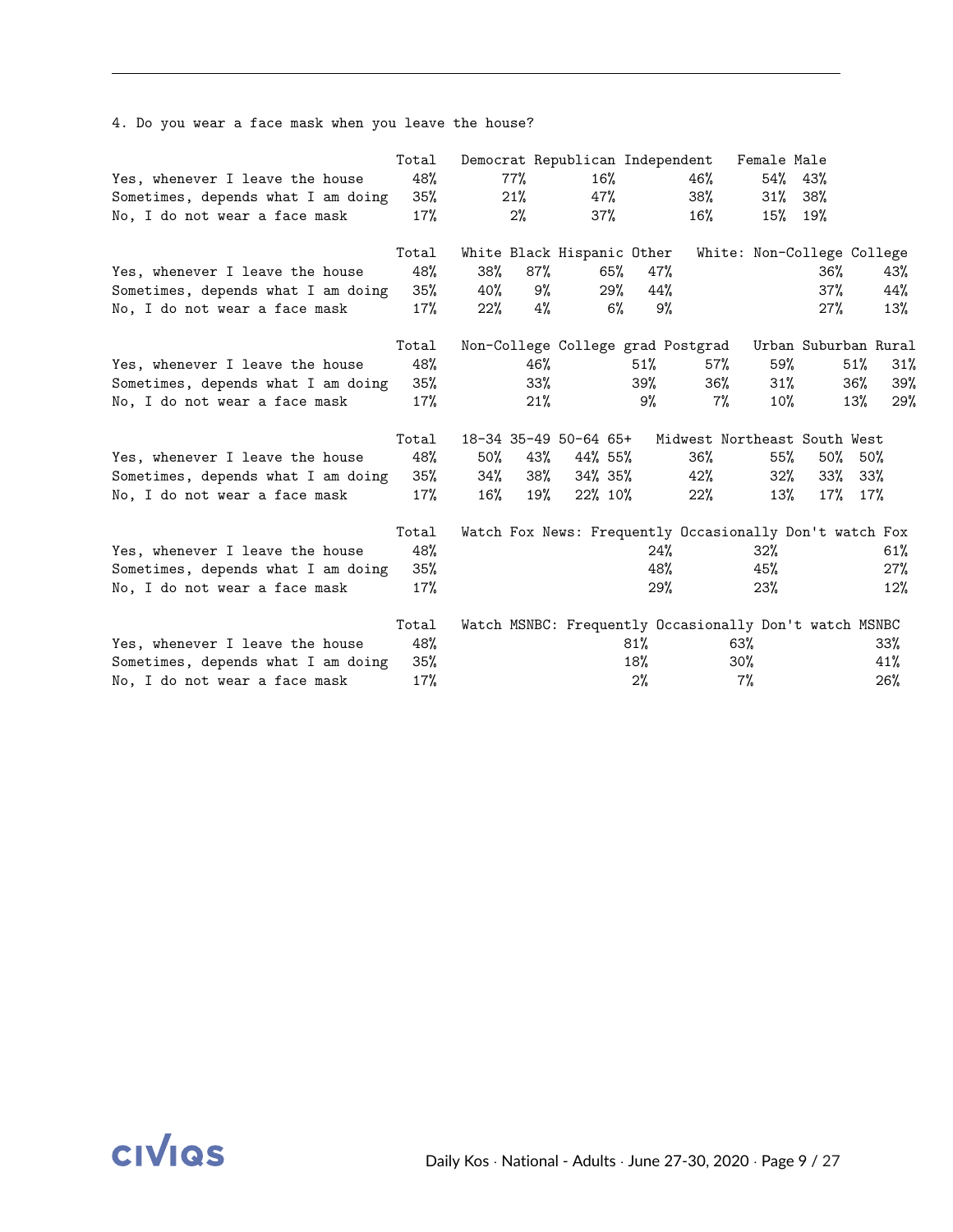5. Have you been personally affected by the coronavirus? [I or someone I know currently has coronavirus or is in recovery/Someone I know has died from coronavirus/I don't know anyone with coronavirus, but the outbreak has forced me to change plans/It hasn't affected me personally, but I've started taking precautions or changed some of my day-to-day habits/It hasn't affected me personally in any way]

|                                   | Total  | Democrat Republican Independent                         |        |          |        |                              | Female Male                |                      |       |        |
|-----------------------------------|--------|---------------------------------------------------------|--------|----------|--------|------------------------------|----------------------------|----------------------|-------|--------|
| I/Someone I know has coronavirus  | 22%    | 27%                                                     |        | 14%      |        | 22%                          | 23%                        | 20%                  |       |        |
| Someone I know has died           | 12%    | 18%                                                     |        | 6%       |        | 12%                          | 13%                        | 11%                  |       |        |
| Forced me to change plans         | 32%    | 30%                                                     |        | 31%      |        | $33\%$                       | 30%                        | 34%                  |       |        |
| Taking precautions/Changed habits | $16\%$ | 15%                                                     |        | 16%      |        | 16%                          | 14%                        | 18%                  |       |        |
| Hasn't affected me in any way     | 17%    | 8%                                                      |        | 32%      |        | 15%                          | 18%                        | 17%                  |       |        |
| Unsure                            | $1\%$  | $1\%$                                                   |        | $1\%$    |        | $1\%$                        | $1\%$                      | $1\%$                |       |        |
|                                   | Total  | White Black Hispanic Other                              |        |          |        |                              | White: Non-College College |                      |       |        |
| I/Someone I know has coronavirus  | $22\%$ | 20%                                                     | 25%    | $29\%$   | 20%    |                              |                            | 18%                  |       | 24%    |
| Someone I know has died           | 12%    | 9%                                                      | 25%    | 16%      | 14%    |                              |                            | 8%                   |       | $10\%$ |
| Forced me to change plans         | 32%    | 35%                                                     | 20%    | 22%      | 35%    |                              |                            | 33%                  |       | 40%    |
| Taking precautions/Changed habits | $16\%$ | 15%                                                     | 17%    | 19%      | 17%    |                              |                            | 15%                  |       | 14%    |
| Hasn't affected me in any way     | 17%    | 20%                                                     | 11%    | 13%      | 13%    |                              |                            | 25%                  |       | 11%    |
| Unsure                            | $1\%$  | $1\%$                                                   | 2%     | $1\%$    | $1\%$  |                              |                            | 2%                   |       | $0\%$  |
|                                   | Total  | Non-College College grad Postgrad                       |        |          |        |                              |                            | Urban Suburban Rural |       |        |
| I/Someone I know has coronavirus  | $22\%$ |                                                         | 20%    |          | 24%    | 28%                          | 25%                        |                      | 23%   | 17%    |
| Someone I know has died           | 12%    |                                                         | 11%    |          | 15%    | 13%                          | 13%                        |                      | 12%   | 8%     |
| Forced me to change plans         | 32%    |                                                         | 30%    |          | 35%    | 37%                          | 35%                        |                      | 32%   | 28%    |
| Taking precautions/Changed habits | 16%    |                                                         | 16%    |          | 15%    | 14%                          | 16%                        |                      | 16%   | 17%    |
|                                   | 17%    |                                                         | 21%    |          | 10%    | 8%                           | $10\%$                     |                      | 16%   | 27%    |
| Hasn't affected me in any way     | $1\%$  |                                                         | 2%     |          | $0\%$  |                              | $1\%$                      |                      |       |        |
| Unsure                            |        |                                                         |        |          |        | 0%                           |                            |                      | $1\%$ | 3%     |
|                                   | Total  | 18-34 35-49 50-64 65+                                   |        |          |        | Midwest Northeast South West |                            |                      |       |        |
| I/Someone I know has coronavirus  | 22%    | $30\%$                                                  | 20%    | 20% 15%  |        | 20%                          | 26%                        | $20\%$               | 22%   |        |
| Someone I know has died           | $12\%$ | 11%                                                     | 12%    | 15% 11%  |        | 12%                          | $20\%$                     | 12%                  | 7%    |        |
| Forced me to change plans         | 32%    | 35%                                                     | 33%    | 28% 30%  |        | $30\%$                       | 25%                        | 32%                  | 38%   |        |
| Taking precautions/Changed habits | 16%    | 12%                                                     | 13%    | 15% 25%  |        | 15%                          | 13%                        | 19%                  | 13%   |        |
| Hasn't affected me in any way     | 17%    | 11%                                                     | $20\%$ | 22% 17%  |        | 21%                          | 16%                        | 16%                  | 18%   |        |
| Unsure                            | $1\%$  | 1%                                                      | 2%     | $1\%$ 2% |        | $2\%$                        | 0%                         | $2\%$                | 1%    |        |
|                                   | Total  | Watch Fox News: Frequently Occasionally Don't watch Fox |        |          |        |                              |                            |                      |       |        |
| I/Someone I know has coronavirus  | 22%    |                                                         |        |          | 14%    |                              | 20%                        |                      |       | 24%    |
| Someone I know has died           | $12\%$ |                                                         |        |          | 5%     |                              | 12%                        |                      |       | 14%    |
| Forced me to change plans         | 32%    |                                                         |        |          | $32\%$ |                              | $30\%$                     |                      |       | $33\%$ |
| Taking precautions/Changed habits | $16\%$ |                                                         |        |          | 18%    |                              | 15%                        |                      |       | 15%    |
| Hasn't affected me in any way     | 17%    |                                                         |        |          | 30%    |                              | 21%                        |                      |       | $12\%$ |
| Unsure                            | $1\%$  |                                                         |        |          | $1\%$  |                              | $2\%$                      |                      |       | 1%     |
|                                   | Total  | Watch MSNBC: Frequently Occasionally Don't watch MSNBC  |        |          |        |                              |                            |                      |       |        |
| I/Someone I know has coronavirus  | 22%    |                                                         |        |          | 27%    |                              | 24%                        |                      |       | 19%    |
| Someone I know has died           | 12%    |                                                         |        |          | 24%    |                              | 12%                        |                      |       | 9%     |
| Forced me to change plans         | 32%    |                                                         |        |          | 21%    |                              | 34%                        |                      |       | 34%    |
| Taking precautions/Changed habits | 16%    |                                                         |        |          | 19%    |                              | 17%                        |                      |       | 14%    |
| Hasn't affected me in any way     | 17%    |                                                         |        |          | $6\%$  |                              | 10%                        |                      |       | $23\%$ |
| Unsure                            | $1\%$  |                                                         |        |          | $2\%$  |                              | $2\%$                      |                      |       | $1\%$  |
|                                   |        |                                                         |        |          |        |                              |                            |                      |       |        |

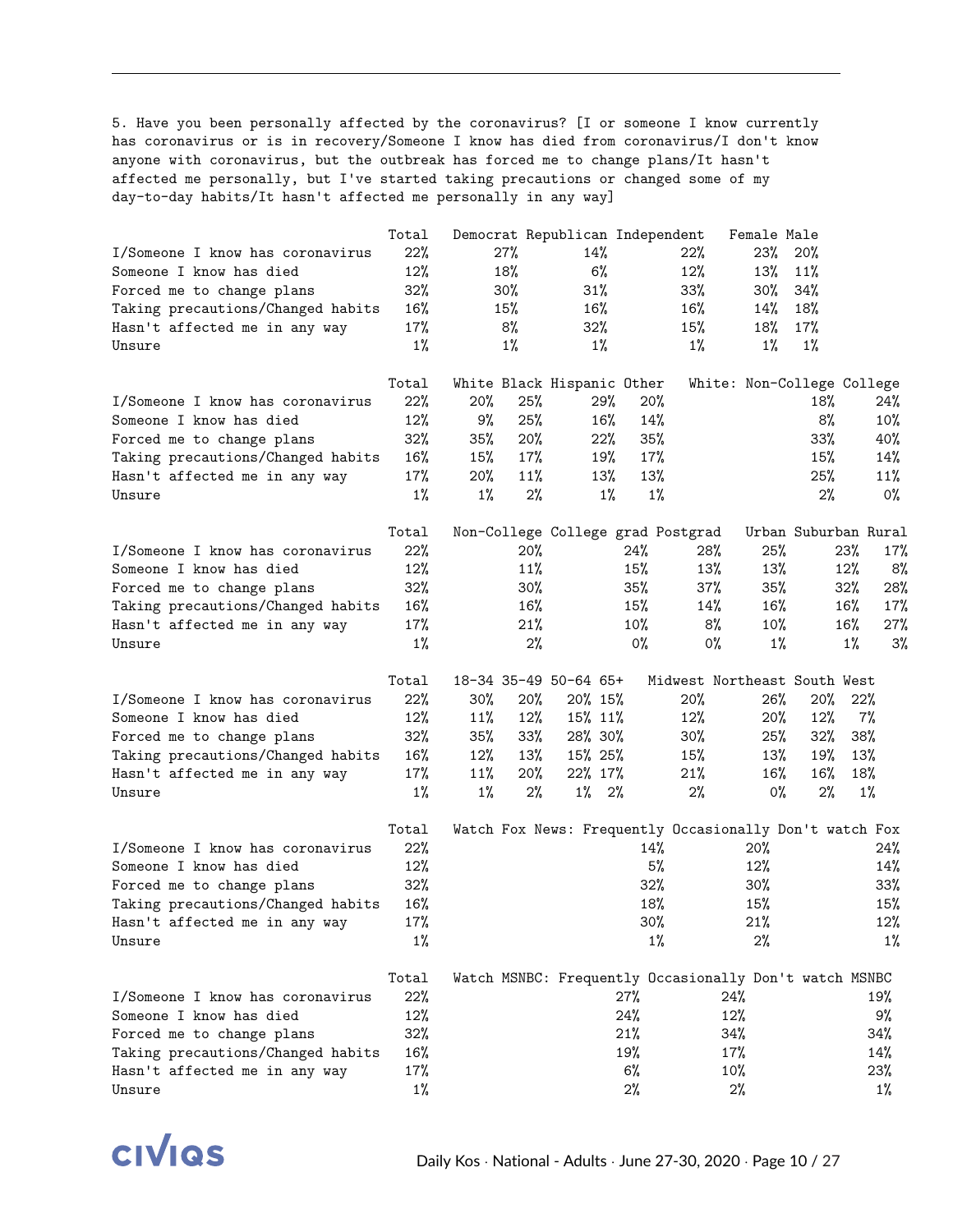6. How worried are you that state re-openings will cause an increase in coronavirus cases?

|                    | Total |       |       | Democrat Republican Independent |       |                                                         | Female Male                |                      |       |
|--------------------|-------|-------|-------|---------------------------------|-------|---------------------------------------------------------|----------------------------|----------------------|-------|
| Extremely worried  | 44%   |       | 74%   | 6%                              |       | 46%                                                     | 50%                        | 39%                  |       |
| Somewhat worried   | 21%   |       | 22%   | 22%                             |       | 18%                                                     | 18%                        | 23%                  |       |
| Not too worried    | 17%   |       | 3%    | 34%                             |       | 18%                                                     | 15%                        | 19%                  |       |
| Not worried at all | 18%   |       | $1\%$ | 37%                             |       | 18%                                                     | 16%                        | 19%                  |       |
| Unsure             | $0\%$ |       | $0\%$ | 0%                              |       | 0%                                                      | $0\%$                      | $0\%$                |       |
|                    | Total |       |       | White Black Hispanic Other      |       |                                                         | White: Non-College College |                      |       |
| Extremely worried  | 44%   | 36%   | 68%   | 62%                             |       | $50\%$                                                  |                            | 33%                  | 43%   |
| Somewhat worried   | 21%   | 20%   | 26%   | 22%                             |       | 16%                                                     |                            | 18%                  | 24%   |
| Not too worried    | 17%   | 21%   | 1%    | 9%                              |       | 23%                                                     |                            | 22%                  | 18%   |
| Not worried at all | 18%   | 23%   | 5%    | 7%                              |       | 11%                                                     |                            | 27%                  | 14%   |
| Unsure             | $0\%$ | $0\%$ | 0%    | 0%                              |       | $0\%$                                                   |                            | $0\%$                | $0\%$ |
|                    | Total |       |       |                                 |       | Non-College College grad Postgrad                       |                            | Urban Suburban Rural |       |
| Extremely worried  | 44%   |       | 42%   |                                 | 46%   | 54%                                                     | 50%                        | 45%                  | 34%   |
| Somewhat worried   | 21%   |       | 19%   |                                 | 25%   | 25%                                                     | 27%                        | 22%                  | 15%   |
| Not too worried    | 17%   |       | 18%   |                                 | 17%   | $10\%$                                                  | 12%                        | 18%                  | 22%   |
| Not worried at all | 18%   |       | 21%   |                                 | 12%   | $10\%$                                                  | 12%                        | 14%                  | 29%   |
| Unsure             | $0\%$ |       | $0\%$ |                                 | 0%    | $0\%$                                                   | $0\%$                      | 0%                   | $0\%$ |
|                    | Total |       |       | 18-34 35-49 50-64 65+           |       | Midwest Northeast South West                            |                            |                      |       |
| Extremely worried  | 44%   | 54%   | 44%   | 39% 40%                         |       | 43%                                                     | 37%                        | 49%                  | 43%   |
| Somewhat worried   | 21%   | 19%   | 20%   | 19% 26%                         |       | 18%                                                     | 30%                        | 19%                  | 19%   |
| Not too worried    | 17%   | 14%   | 14%   | 19% 22%                         |       | 19%                                                     | 16%                        | 17%                  | 16%   |
| Not worried at all | 18%   | 13%   | 22%   | 24% 12%                         |       | 20%                                                     | 17%                        | 15%                  | 21%   |
| Unsure             | 0%    | $0\%$ | $0\%$ | 0%                              | $1\%$ | 0%                                                      | $1\%$                      | 0%                   | $0\%$ |
|                    | Total |       |       |                                 |       | Watch Fox News: Frequently Occasionally Don't watch Fox |                            |                      |       |
| Extremely worried  | 44%   |       |       |                                 |       | 8%                                                      | 24%                        |                      | 63%   |
| Somewhat worried   | 21%   |       |       |                                 |       | 21%                                                     | 22%                        |                      | 20%   |
| Not too worried    | 17%   |       |       |                                 |       | 38%                                                     | 28%                        |                      | 7%    |
| Not worried at all | 18%   |       |       |                                 |       | $32\%$                                                  | 25%                        |                      | 11%   |
| Unsure             | 0%    |       |       |                                 |       | $1\%$                                                   | 0%                         |                      | 0%    |
|                    | Total |       |       |                                 |       | Watch MSNBC: Frequently Occasionally Don't watch MSNBC  |                            |                      |       |
| Extremely worried  | 44%   |       |       |                                 | 77%   |                                                         | 59%                        |                      | 30%   |
| Somewhat worried   | 21%   |       |       |                                 | 20%   |                                                         | 24%                        |                      | 19%   |
| Not too worried    | 17%   |       |       |                                 | $1\%$ |                                                         | 9%                         |                      | 24%   |
| Not worried at all | 18%   |       |       |                                 | $1\%$ |                                                         | 8%                         |                      | 26%   |
| Unsure             | 0%    |       |       |                                 | 0%    |                                                         | 0%                         |                      | $0\%$ |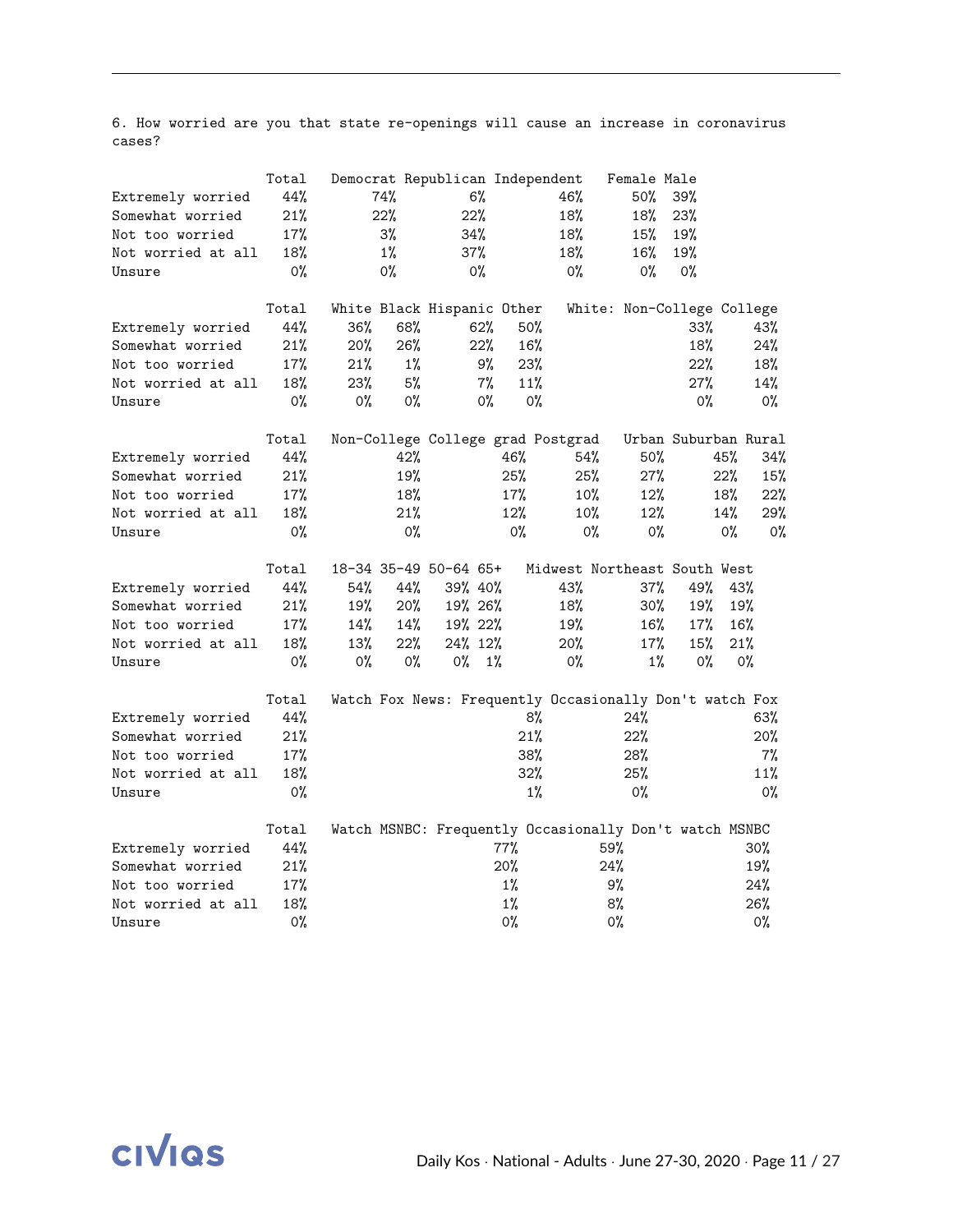|         |                            |  | Total | Democrat Republican Independent |       |       |         |     |       |                                                         |       | Female Male |                            |       |     |
|---------|----------------------------|--|-------|---------------------------------|-------|-------|---------|-----|-------|---------------------------------------------------------|-------|-------------|----------------------------|-------|-----|
| Support |                            |  | 49%   |                                 | 86%   |       | 5%      |     |       | 48%                                                     |       | 50%         | 47%                        |       |     |
| Oppose  |                            |  | 40%   |                                 | 5%    |       | 85%     |     |       | 38%                                                     |       | 39%         | 41%                        |       |     |
|         | Neither support nor oppose |  | 9%    |                                 | 7%    |       | 7%      |     |       | 11%                                                     |       | 8%          | 9%                         |       |     |
| Unsure  |                            |  | 2%    |                                 | $1\%$ |       | $3\%$   |     |       | 3%                                                      |       | $3\%$       | 2%                         |       |     |
|         |                            |  | Total | White Black Hispanic Other      |       |       |         |     |       |                                                         |       |             | White: Non-College College |       |     |
| Support |                            |  | 49%   | 38%                             | 91%   |       |         | 68% | 51%   |                                                         |       |             | 32%                        |       | 49% |
| Oppose  |                            |  | 40%   | 51%                             |       | 3%    |         | 18% | 33%   |                                                         |       |             | 57%                        |       | 40% |
|         | Neither support nor oppose |  | 9%    | 8%                              |       | 4%    |         | 14% | 15%   |                                                         |       |             | 8%                         |       | 8%  |
| Unsure  |                            |  | 2%    | $3\%$                           |       | 2%    |         | 0%  | 0%    |                                                         |       |             | 3%                         |       | 3%  |
|         |                            |  | Total |                                 |       |       |         |     |       | Non-College College grad Postgrad                       |       |             | Urban Suburban Rural       |       |     |
| Support |                            |  | 49%   |                                 | 45%   |       |         |     | 53%   | 66%                                                     |       | 61%         |                            | 51%   | 31% |
| Oppose  |                            |  | 40%   |                                 | 44%   |       |         |     | 35%   | 25%                                                     |       | 27%         |                            | 37%   | 60% |
|         | Neither support nor oppose |  | 9%    |                                 |       | 9%    |         |     | 9%    | $6\%$                                                   |       | 9%          |                            | 9%    | 8%  |
| Unsure  |                            |  | 2%    |                                 |       | 2%    |         |     | 3%    | $3\%$                                                   |       | 2%          |                            | 4%    | 2%  |
|         |                            |  | Total | 18-34 35-49 50-64 65+           |       |       |         |     |       | Midwest Northeast South West                            |       |             |                            |       |     |
| Support |                            |  | 49%   | 64%                             | 49%   |       | 44% 38% |     |       | 49%                                                     |       | 46%         | 48%                        | 50%   |     |
| Oppose  |                            |  | 40%   | 25%                             | 37%   |       | 46% 51% |     |       | 41%                                                     |       | 38%         | 40%                        | 41%   |     |
|         | Neither support nor oppose |  | 9%    | 8%                              | 11%   |       | 8%      | 8%  |       | 8%                                                      |       | 13%         | 8%                         | 8%    |     |
| Unsure  |                            |  | 2%    | $2\%$                           |       | $3\%$ | 2%      | 3%  |       | 2%                                                      |       | 3%          | 3%                         | $1\%$ |     |
|         |                            |  | Total |                                 |       |       |         |     |       | Watch Fox News: Frequently Occasionally Don't watch Fox |       |             |                            |       |     |
| Support |                            |  | 49%   |                                 |       |       |         |     | 4%    |                                                         |       | 27%         |                            |       | 70% |
| Oppose  |                            |  | 40%   |                                 |       |       |         |     | 89%   |                                                         |       | 60%         |                            |       | 18% |
|         | Neither support nor oppose |  | 9%    |                                 |       |       |         |     | 5%    |                                                         |       | $10\%$      |                            |       | 9%  |
| Unsure  |                            |  | 2%    |                                 |       |       |         |     | 2%    |                                                         |       | 2%          |                            |       | 3%  |
|         |                            |  | Total |                                 |       |       |         |     |       | Watch MSNBC: Frequently Occasionally Don't watch MSNBC  |       |             |                            |       |     |
| Support |                            |  | 49%   |                                 |       |       |         |     | 90%   |                                                         | 64%   |             |                            |       | 32% |
| Oppose  |                            |  | 40%   |                                 |       |       |         |     | $3\%$ |                                                         | 20%   |             |                            |       | 58% |
|         | Neither support nor oppose |  | 9%    |                                 |       |       |         |     | $7\%$ |                                                         | 12%   |             |                            |       | 8%  |
| Unsure  |                            |  | 2%    |                                 |       |       |         |     | 0%    |                                                         | $3\%$ |             |                            |       | 3%  |

7. Do you support or oppose removing Confederate Civil War monuments and renaming buildings that are named after Confederates?

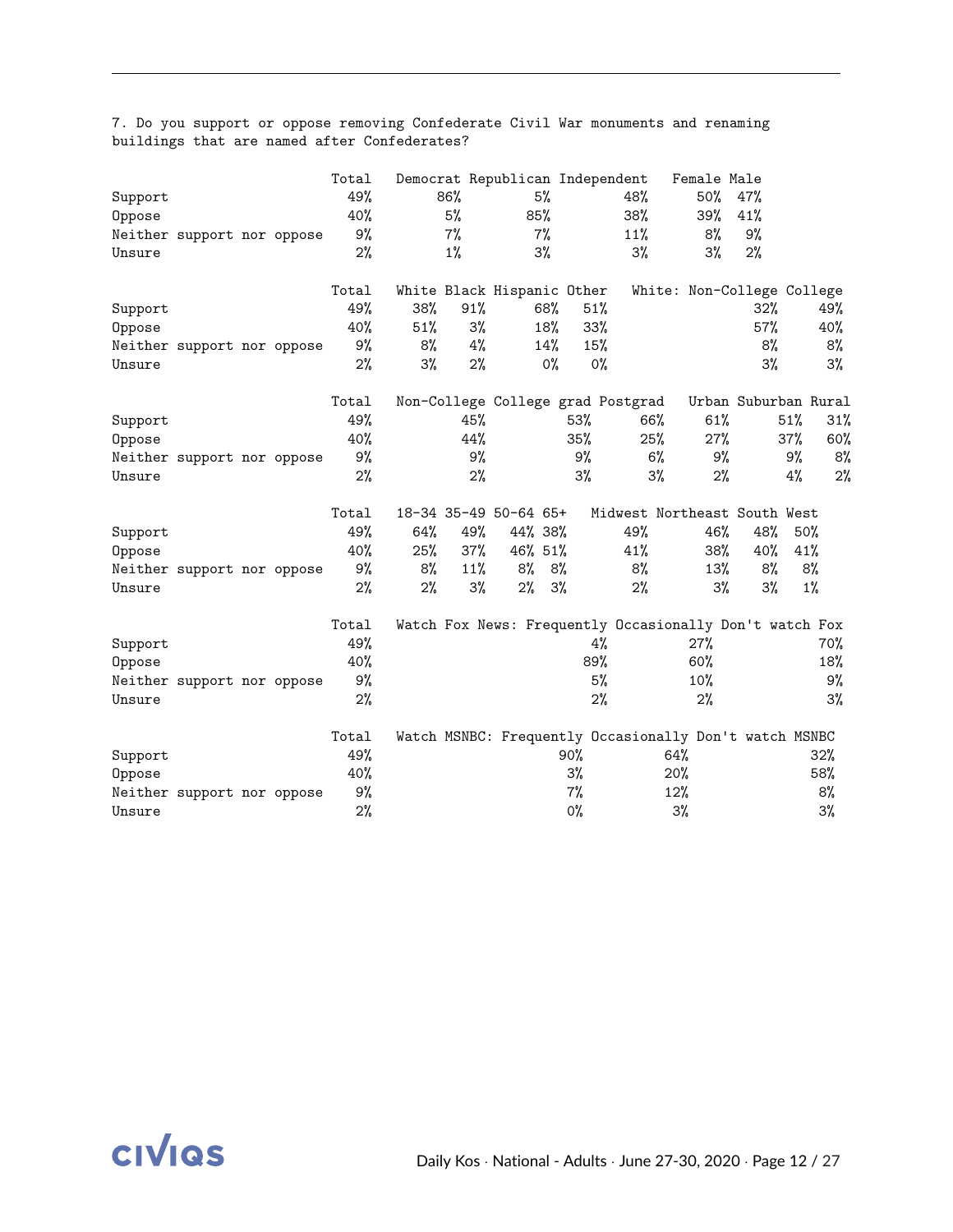|        | Total |        |         |                            |           |       |       | Democrat Republican Independent Female Male             |        |       |       |
|--------|-------|--------|---------|----------------------------|-----------|-------|-------|---------------------------------------------------------|--------|-------|-------|
| Yes    | 16%   |        | 11%     |                            | 15%       |       | 20%   | 13%                                                     | 18%    |       |       |
| No     | 84%   |        | 89%     |                            | 85%       |       | 80%   | 87%                                                     | 82%    |       |       |
| Unsure | $0\%$ |        | $0\%$   |                            | $0\%$     |       | $0\%$ | $0\%$                                                   | $0\%$  |       |       |
|        | Total |        |         | White Black Hispanic Other |           |       |       | White: Non-College College                              |        |       |       |
| Yes    | 16%   | 15%    | 14%     |                            | 16%       | 24%   |       |                                                         | $15\%$ |       | 14%   |
| No     | 84%   |        | 85% 86% |                            | 84%       | 76%   |       |                                                         | $85\%$ |       | 86%   |
| Unsure | 0%    | 0%     | $0\%$   |                            | 0%        | 0%    |       |                                                         | 0%     |       | 0%    |
|        | Total |        |         |                            |           |       |       | Non-College College grad Postgrad Urban Suburban Rural  |        |       |       |
| Yes    | 16%   |        | 16%     |                            |           | 14%   | 16%   | 18%                                                     |        | 15%   | 13%   |
| No     | 84%   |        | 84%     |                            |           | 86%   | 83%   | 82%                                                     |        | 85%   | 87%   |
| Unsure | 0%    |        | $0\%$   |                            |           | $0\%$ | 1%    | 0%                                                      |        | $0\%$ | 0%    |
|        | Total |        |         | 18-34 35-49 50-64 65+      |           |       |       | Midwest Northeast South West                            |        |       |       |
| Yes    | 16%   | $25\%$ | 20%     |                            | $12\%$ 4% |       | 16%   | $17\%$                                                  | 15%    | 16%   |       |
| No     | 84%   | 75%    | 80%     | 88% 96%                    |           |       | 84%   | 83%                                                     | 85%    | 84%   |       |
| Unsure | $0\%$ | $0\%$  | $0\%$   |                            | $0\%$ 0%  |       | $0\%$ | $0\%$                                                   | 0%     |       | $0\%$ |
|        | Total |        |         |                            |           |       |       | Watch Fox News: Frequently Occasionally Don't watch Fox |        |       |       |
| Yes    | 16%   |        |         |                            |           | 12%   |       | 20%                                                     |        |       | 15%   |
| No     | 84%   |        |         |                            |           | 87%   |       | $80\%$                                                  |        |       | 85%   |
| Unsure | $0\%$ |        |         |                            |           | $0\%$ |       | $0\%$                                                   |        |       | $0\%$ |
|        | Total |        |         |                            |           |       |       | Watch MSNBC: Frequently Occasionally Don't watch MSNBC  |        |       |       |
| Yes    | 16%   |        |         |                            | 11%       |       |       | 18%                                                     |        |       | 16%   |
| No     | 84%   |        |         |                            | 89%       |       |       | 82%                                                     |        |       | 84%   |
| Unsure | 0%    |        |         |                            |           | 0%    |       | 0%                                                      |        |       | 0%    |

8. Have you had an encounter with the police in the past three months?

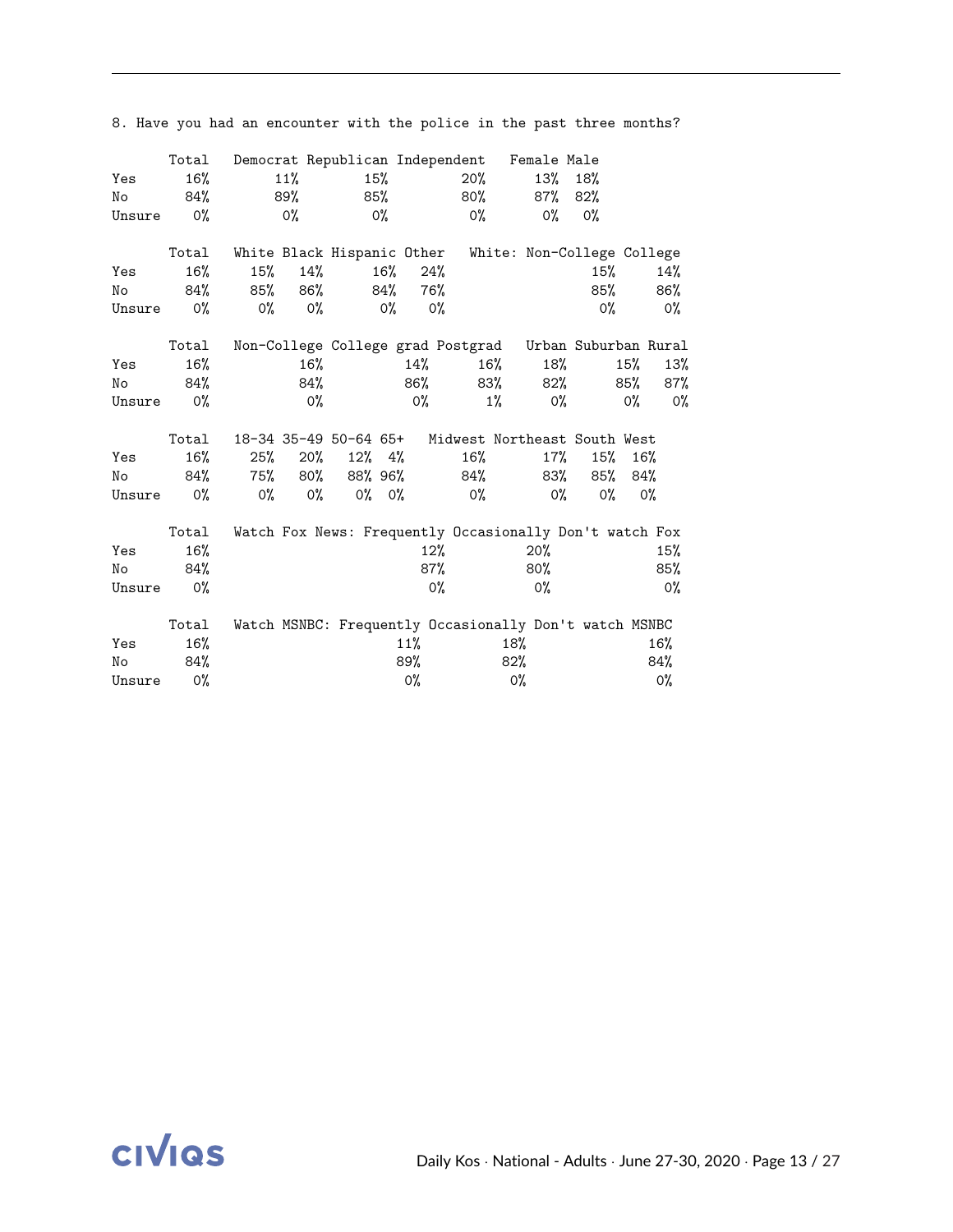9. Do you think the deaths of Black Americans during encounters with police in recent years are:

|        |                            | Total  |       |       | Democrat Republican Independent |          |     |                                                         | Female Male |                      |        |     |
|--------|----------------------------|--------|-------|-------|---------------------------------|----------|-----|---------------------------------------------------------|-------------|----------------------|--------|-----|
|        | Signs of a broader problem | 59%    |       | 94%   | $16\%$                          |          |     | $60\%$                                                  | $61\%$      | 57%                  |        |     |
|        | Isolated incidents         | $37\%$ |       | 4%    | 79%                             |          |     | 35%                                                     | $35\%$      | 39%                  |        |     |
| Unsure |                            | 4%     |       | $2\%$ |                                 | 5%       |     | 4%                                                      | 4%          | 3%                   |        |     |
|        |                            | Total  |       |       | White Black Hispanic Other      |          |     | White: Non-College College                              |             |                      |        |     |
|        | Signs of a broader problem | 59%    | 49%   | 95%   |                                 | 79%      | 64% |                                                         |             | 44%                  |        | 58% |
|        | Isolated incidents         | 37%    | 47%   | 5%    |                                 | 19%      | 31% |                                                         |             | 51%                  |        | 39% |
| Unsure |                            | 4%     | 4%    | $1\%$ |                                 | $2\%$    | 5%  |                                                         |             | 5%                   |        | 3%  |
|        |                            | Total  |       |       |                                 |          |     | Non-College College grad Postgrad                       |             | Urban Suburban Rural |        |     |
|        | Signs of a broader problem | 59%    |       | 56%   |                                 |          | 61% | 75%                                                     | 72%         |                      | $60\%$ | 43% |
|        | Isolated incidents         | 37%    |       | 40%   |                                 |          | 35% | 22%                                                     | 25%         |                      | $36\%$ | 52% |
| Unsure |                            | 4%     |       | 4%    |                                 |          | 3%  | 3%                                                      | 3%          |                      | $3\%$  | 5%  |
|        |                            | Total  |       |       | 18-34 35-49 50-64 65+           |          |     | Midwest Northeast South West                            |             |                      |        |     |
|        | Signs of a broader problem | 59%    | 73%   | 60%   | $52\%$ 51%                      |          |     | 58%                                                     | 56%         | 60%                  | 61%    |     |
|        | Isolated incidents         | $37\%$ | 25%   | 37%   | 44% 43%                         |          |     | 39%                                                     | 39%         | 36%                  | 36%    |     |
| Unsure |                            | 4%     | $2\%$ | 3%    |                                 | $4\%$ 6% |     | 4%                                                      | 5%          | 4%                   | 3%     |     |
|        |                            | Total  |       |       |                                 |          |     | Watch Fox News: Frequently Occasionally Don't watch Fox |             |                      |        |     |
|        | Signs of a broader problem | 59%    |       |       |                                 |          | 12% |                                                         | 39%         |                      |        | 81% |
|        | Isolated incidents         | 37%    |       |       |                                 |          | 82% |                                                         | 57%         |                      |        | 16% |
| Unsure |                            | 4%     |       |       |                                 |          | 6%  |                                                         | 4%          |                      |        | 3%  |
|        |                            | Total  |       |       |                                 |          |     | Watch MSNBC: Frequently Occasionally Don't watch MSNBC  |             |                      |        |     |
|        | Signs of a broader problem | 59%    |       |       |                                 | 95%      |     | 80%                                                     |             |                      |        | 42% |
|        | Isolated incidents         | 37%    |       |       |                                 |          | 5%  | 18%                                                     |             |                      |        | 53% |
| Unsure |                            | 4%     |       |       |                                 |          | 1%  | 3%                                                      |             |                      |        | 5%  |

**CIVIQS**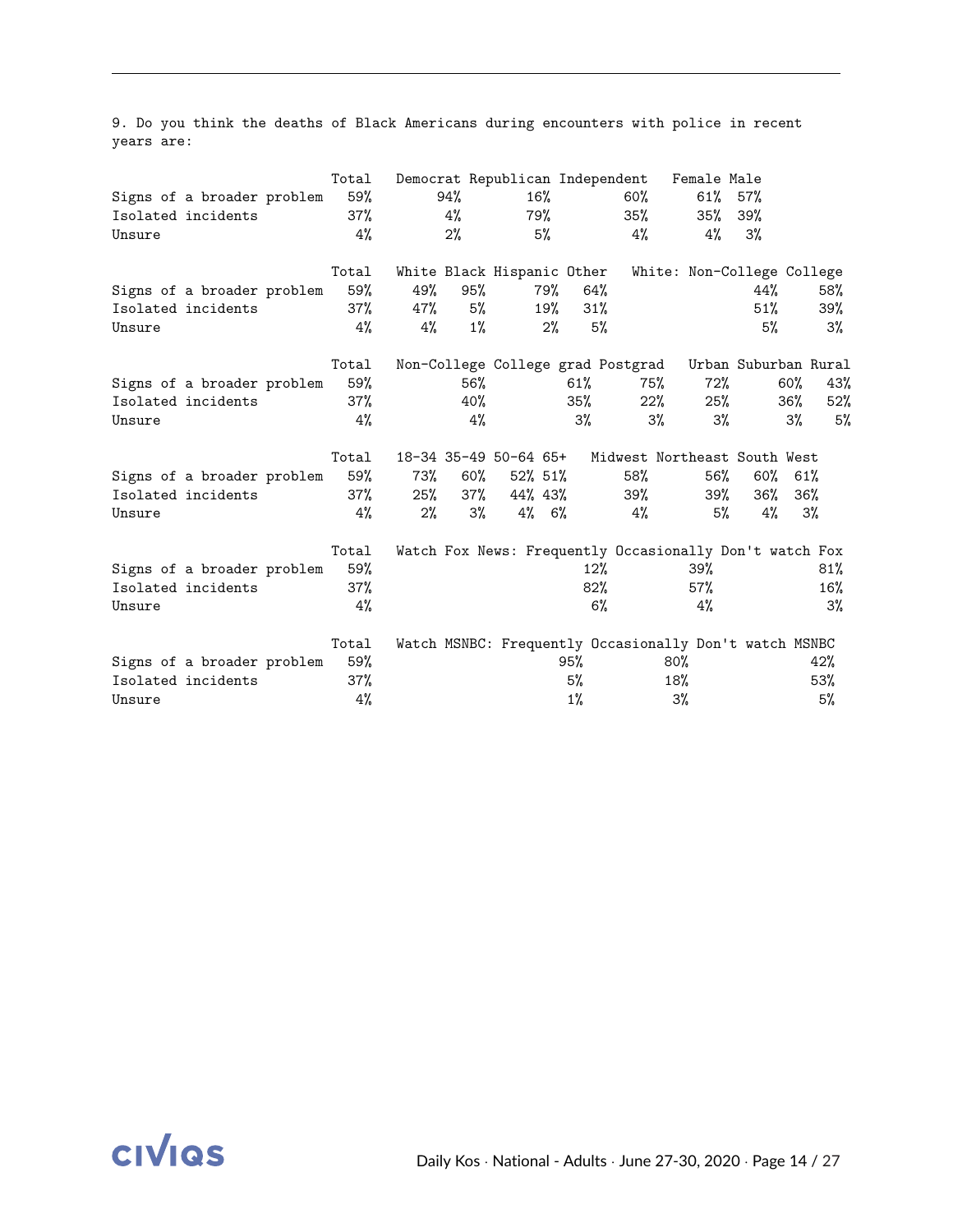|        | Total |                            |         |         |             |       |       | Democrat Republican Independent Female Male             |         |       |        |
|--------|-------|----------------------------|---------|---------|-------------|-------|-------|---------------------------------------------------------|---------|-------|--------|
| Yes    | 84%   |                            | 94%     |         | 74%         |       | 84%   |                                                         | 85% 83% |       |        |
| No     | 15%   |                            | 5%      |         | 25%         |       | 16%   | 14%                                                     | 16%     |       |        |
| Unsure | $1\%$ |                            | 1%      |         | $1\%$       |       | $1\%$ | $1\%$                                                   | 1%      |       |        |
|        | Total | White Black Hispanic Other |         |         |             |       |       | White: Non-College College                              |         |       |        |
| Yes    | 84%   | $81\%$                     | 96%     |         | 89%         | 86%   |       |                                                         | $77\%$  |       | 90%    |
| No     | 15%   | 18%                        | 4%      |         | $10\%$      | 14%   |       |                                                         | 21%     |       | $10\%$ |
| Unsure | $1\%$ | $1\%$                      | 0%      |         | 1%          | 0%    |       |                                                         | $2\%$   |       | $0\%$  |
|        | Total |                            |         |         |             |       |       | Non-College College grad Postgrad Urban Suburban Rural  |         |       |        |
| Yes    | 84%   |                            | 81%     |         |             | 90%   | 91%   | $91\%$                                                  |         | 87%   | 73%    |
| No     | 15%   |                            | $17\%$  |         |             | 9%    | 9%    | 8%                                                      |         | 13%   | 25%    |
| Unsure | $1\%$ |                            | $1\%$   |         |             | $0\%$ | $0\%$ | $1\%$                                                   |         | $0\%$ | $1\%$  |
|        | Total |                            |         |         |             |       |       | 18-34 35-49 50-64 65+ Midwest Northeast South West      |         |       |        |
| Yes    | 84%   |                            | 91% 89% | 83% 74% |             |       | 86%   | 82%                                                     | 84%     | 86%   |        |
| No     | 15%   | 8%                         | $10\%$  | 16% 25% |             |       | 13%   | $17\%$                                                  | 16%     | 13%   |        |
| Unsure | $1\%$ | $1\%$                      | $1\%$   |         | $1\%$ $1\%$ |       | $1\%$ | 2%                                                      | $1\%$   |       | 1%     |
|        | Total |                            |         |         |             |       |       | Watch Fox News: Frequently Occasionally Don't watch Fox |         |       |        |
| Yes    | 84%   |                            |         |         |             | 71%   |       | 83%                                                     |         |       | 89%    |
| No     | 15%   |                            |         |         |             | 28%   |       | 17%                                                     |         |       | 10%    |
| Unsure | $1\%$ |                            |         |         |             | $1\%$ |       | $1\%$                                                   |         |       | $1\%$  |
|        | Total |                            |         |         |             |       |       | Watch MSNBC: Frequently Occasionally Don't watch MSNBC  |         |       |        |
| Yes    | 84%   |                            |         |         | 93%         |       |       | 91%                                                     |         |       | 80%    |
| No     | 15%   |                            |         |         |             | 6%    |       | 8%                                                      |         |       | 20%    |
| Unsure | $1\%$ |                            |         |         |             | $1\%$ |       | $1\%$                                                   |         |       | $1\%$  |

10. As you may know, in the past several weeks there have been widespread protests of racism and police brutality. Are you aware of protests in your local area?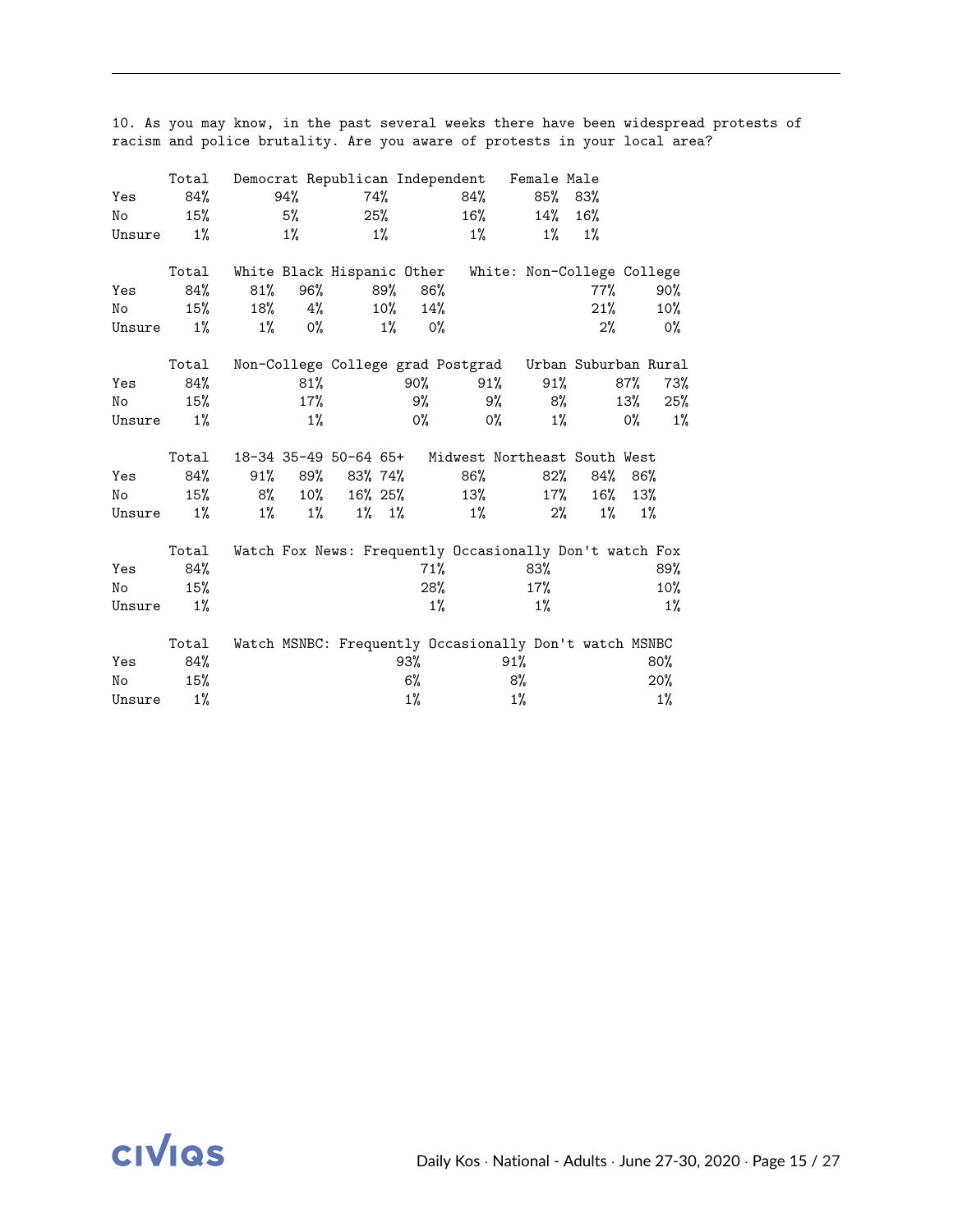|        | Total |                            |       |    |         |        | Democrat Republican Independent | Female Male                                             |       |       |       |
|--------|-------|----------------------------|-------|----|---------|--------|---------------------------------|---------------------------------------------------------|-------|-------|-------|
| Yes    | 11%   |                            | 20%   |    | 3%      |        | 9%                              | $12\%$                                                  | 10%   |       |       |
| No     | 88%   |                            | 79%   |    | 96%     |        | 90%                             | 88%                                                     | 90%   |       |       |
| Unsure | 0%    |                            | $0\%$ |    | 0%      |        | $0\%$                           | 0%                                                      | 0%    |       |       |
|        | Total | White Black Hispanic Other |       |    |         |        |                                 | White: Non-College College                              |       |       |       |
| Yes    | 11%   | 9%                         | 23%   |    | $12\%$  | $10\%$ |                                 |                                                         | 8%    |       | 11%   |
| No     | 88%   | 90%                        | 77%   |    | 88%     | 90%    |                                 |                                                         | 91%   |       | 88%   |
| Unsure | 0%    | $1\%$                      | 0%    |    | 0%      | 0%     |                                 |                                                         | $1\%$ |       | 0%    |
|        | Total |                            |       |    |         |        |                                 | Non-College College grad Postgrad Urban Suburban Rural  |       |       |       |
| Yes    | 11%   |                            | 10%   |    |         | $14\%$ | 14%                             | 13%                                                     |       | 11%   | 5%    |
| No     | 88%   |                            | 90%   |    |         | 86%    | 86%                             | 87%                                                     |       | 89%   | 95%   |
| Unsure | 0%    |                            | 0%    |    |         | 0%     | 0%                              | 0%                                                      |       | $1\%$ | 0%    |
|        | Total | 18-34 35-49 50-64 65+      |       |    |         |        |                                 | Midwest Northeast South West                            |       |       |       |
| Yes    | 11%   | 22%                        | 9%    | 8% | 4%      |        | 11%                             | $12\%$                                                  | 11%   | 12%   |       |
| No     | 88%   | $77\%$                     | 90%   |    | 92% 96% |        | 88%                             | 88%                                                     | 89%   | 87%   |       |
| Unsure | 0%    | $1\%$                      | 0%    |    | 0% 0%   |        | 1%                              | $1\%$                                                   | 0%    |       | $0\%$ |
|        | Total |                            |       |    |         |        |                                 | Watch Fox News: Frequently Occasionally Don't watch Fox |       |       |       |
| Yes    | 11%   |                            |       |    |         | 3%     |                                 | 9%                                                      |       |       | 15%   |
| No     | 88%   |                            |       |    |         | 97%    |                                 | 91%                                                     |       |       | 85%   |
| Unsure | 0%    |                            |       |    |         | 0%     |                                 | 0%                                                      |       |       | $0\%$ |
|        | Total |                            |       |    |         |        |                                 | Watch MSNBC: Frequently Occasionally Don't watch MSNBC  |       |       |       |
| Yes    | 11%   |                            |       |    |         | 15%    |                                 | 15%                                                     |       |       | 9%    |
| No     | 88%   |                            |       |    |         | 85%    |                                 | 84%                                                     |       |       | 91%   |
| Unsure | 0%    |                            |       |    |         | 0%     |                                 | $1\%$                                                   |       |       | 0%    |

11. Have you attended any of these protests?

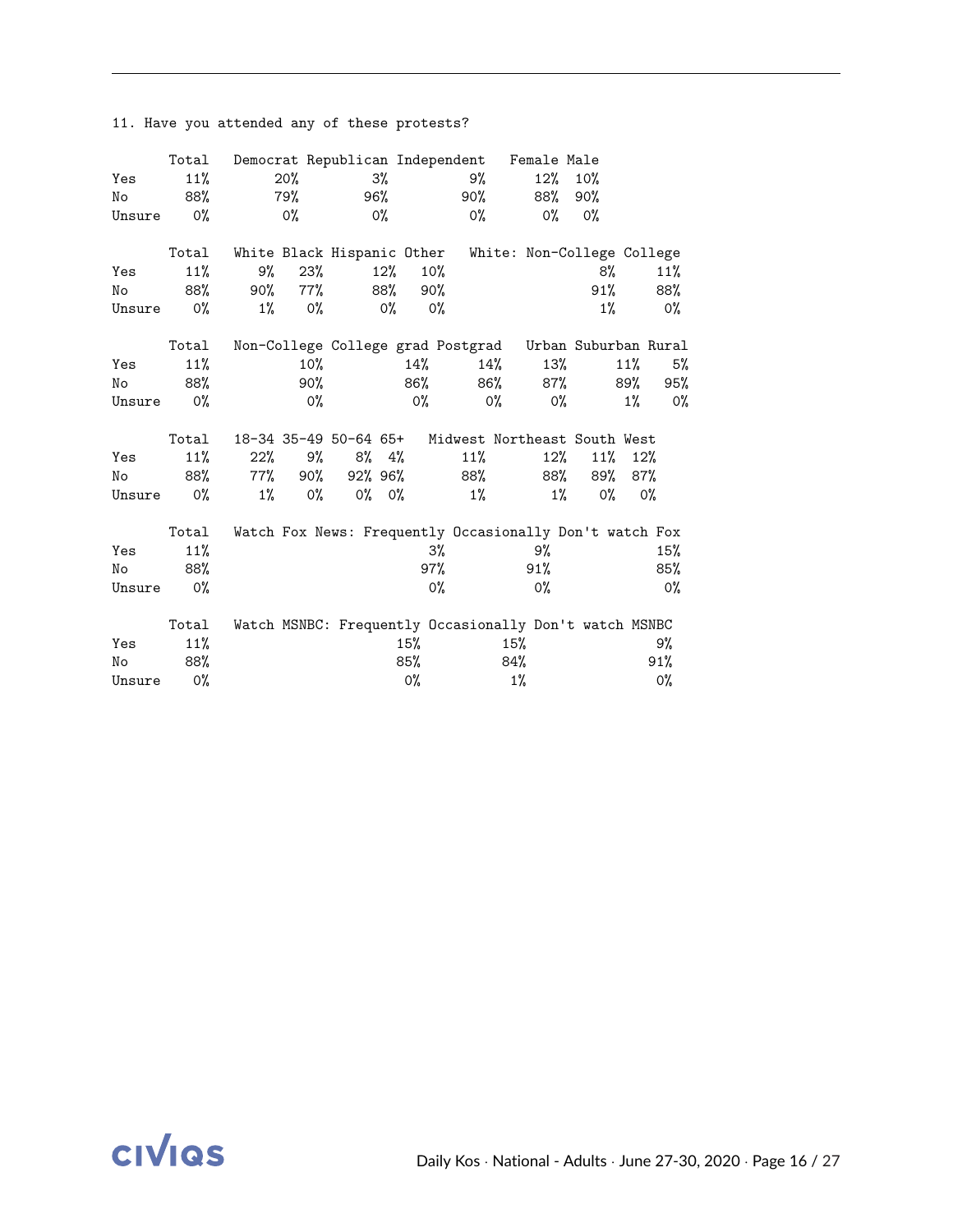12. In general, do you support or oppose these protests?

|         |                            |  | Total |       |       |                            |       | Democrat Republican Independent                         | Female Male                  |        |                      |
|---------|----------------------------|--|-------|-------|-------|----------------------------|-------|---------------------------------------------------------|------------------------------|--------|----------------------|
| Support |                            |  | 55%   |       | 92%   | 10%                        |       | 55%                                                     | 57%                          | 53%    |                      |
| Oppose  |                            |  | 32%   |       | 3%    | 72%                        |       | 29%                                                     | $30\%$                       | 35%    |                      |
|         | Neither support nor oppose |  | 12%   |       | 5%    | 16%                        |       | 15%                                                     | $12\%$                       | 11%    |                      |
| Unsure  |                            |  | $1\%$ |       | $1\%$ | 2%                         |       | $1\%$                                                   | $1\%$                        | $1\%$  |                      |
|         |                            |  |       |       |       |                            |       |                                                         |                              |        |                      |
|         |                            |  | Total |       |       | White Black Hispanic Other |       |                                                         | White: Non-College College   |        |                      |
| Support |                            |  | 55%   | 44%   | 94%   |                            | 73%   | 60%                                                     |                              | 39%    | 53%                  |
| Oppose  |                            |  | 32%   | 41%   | $1\%$ |                            | 16%   | 28%                                                     |                              | 46%    | $30\%$               |
|         | Neither support nor oppose |  | 12%   | 14%   | 5%    |                            | 11%   | 12%                                                     |                              | 13%    | 15%                  |
| Unsure  |                            |  | $1\%$ | $2\%$ | 0%    |                            | $0\%$ | $0\%$                                                   |                              | 2%     | 2%                   |
|         |                            |  | Total |       |       |                            |       | Non-College College grad Postgrad                       |                              |        | Urban Suburban Rural |
| Support |                            |  | 55%   |       | 51%   |                            | 57%   | 71%                                                     | 66%                          |        | 39%<br>56%           |
| Oppose  |                            |  | 32%   |       | 35%   |                            | 26%   | 24%                                                     | 22%                          |        | 31%<br>45%           |
|         | Neither support nor oppose |  | 12%   |       | 12%   |                            | 16%   |                                                         | 5%<br>10%                    |        | 15%<br>12%           |
| Unsure  |                            |  | $1\%$ |       | $1\%$ |                            |       | 2%                                                      | 0%<br>2%                     |        | 1%<br>$1\%$          |
|         |                            |  |       |       |       |                            |       |                                                         |                              |        |                      |
|         |                            |  | Total |       |       | 18-34 35-49 50-64 65+      |       |                                                         | Midwest Northeast South West |        |                      |
| Support |                            |  | 55%   | 70%   | 57%   | 47% 46%                    |       | 55%                                                     | 54%                          | 54%    | 56%                  |
| Oppose  |                            |  | 32%   | 18%   | 29%   | 38% 44%                    |       | 33%                                                     | $30\%$                       | $33\%$ | 31%                  |
|         | Neither support nor oppose |  | 12%   | 11%   | 12%   | 14%                        | 9%    | 11%                                                     | 14%                          | $12\%$ | 12%                  |
| Unsure  |                            |  | $1\%$ | $1\%$ | $2\%$ | $1\%$                      | $1\%$ | $1\%$                                                   | 2%                           | 1%     | 1%                   |
|         |                            |  | Total |       |       |                            |       | Watch Fox News: Frequently Occasionally Don't watch Fox |                              |        |                      |
| Support |                            |  | 55%   |       |       |                            |       | 8%                                                      | 32%                          |        | 77%                  |
| Oppose  |                            |  | 32%   |       |       |                            |       | 77%                                                     | 48%                          |        | 13%                  |
|         | Neither support nor oppose |  | 12%   |       |       |                            |       | 13%                                                     | 18%                          |        | 9%                   |
| Unsure  |                            |  | $1\%$ |       |       |                            |       | 2%                                                      | 2%                           |        | $1\%$                |
|         |                            |  |       |       |       |                            |       |                                                         |                              |        |                      |
|         |                            |  | Total |       |       |                            |       | Watch MSNBC: Frequently Occasionally Don't watch MSNBC  |                              |        |                      |
| Support |                            |  | 55%   |       |       |                            | 95%   |                                                         | 73%                          |        | 37%                  |
| Oppose  |                            |  | 32%   |       |       |                            | 2%    |                                                         | 12%                          |        | 48%                  |
|         | Neither support nor oppose |  | 12%   |       |       |                            | 3%    |                                                         | 13%                          |        | 14%                  |
| Unsure  |                            |  | $1\%$ |       |       |                            | $0\%$ |                                                         | 2%                           |        | $1\%$                |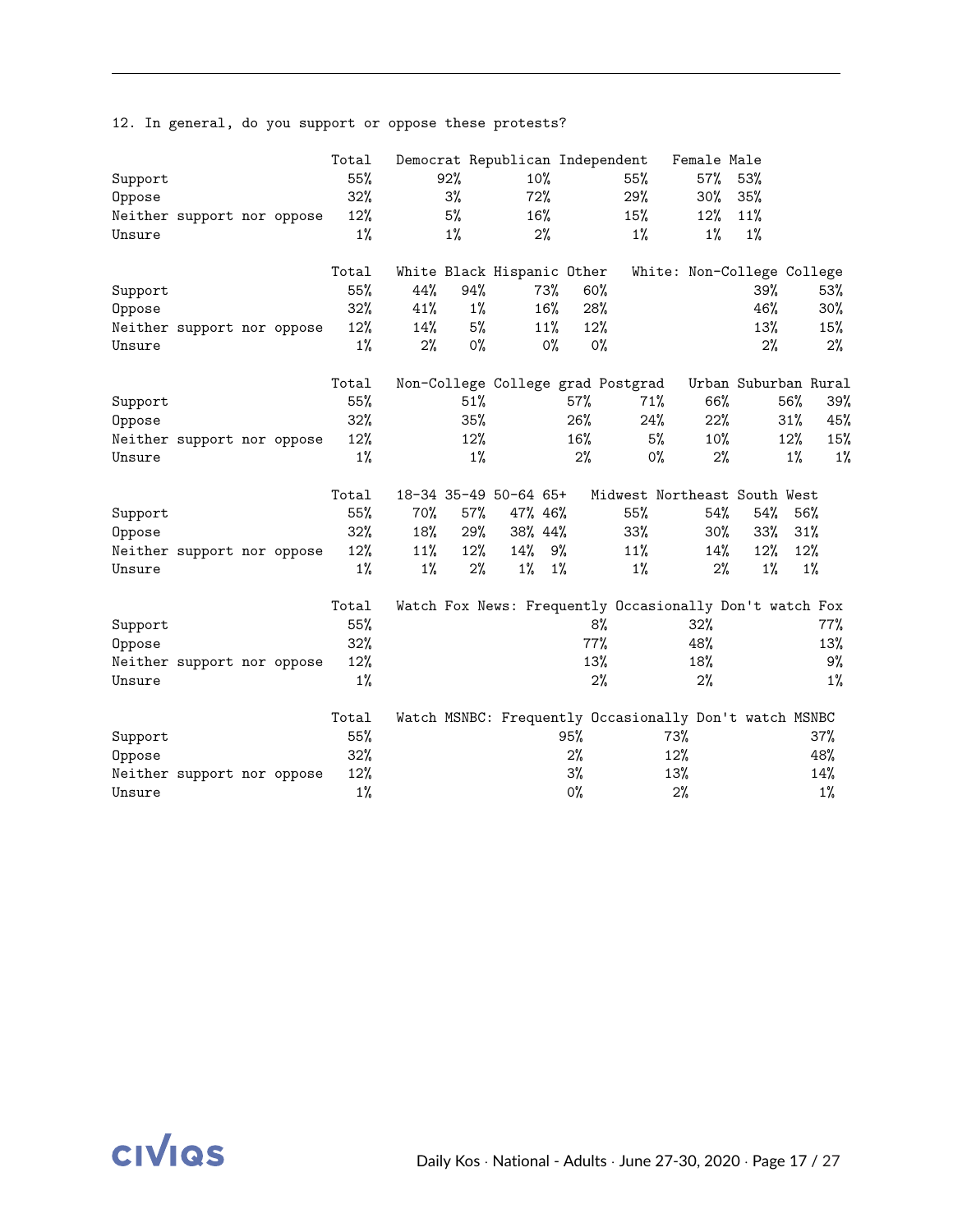13. Which of the following most closely describes how you feel about the police's handling of the protests?

|        |                                 | Total  |     |       | Democrat Republican Independent |             |        |                                                         | Female Male                |                      |     |       |
|--------|---------------------------------|--------|-----|-------|---------------------------------|-------------|--------|---------------------------------------------------------|----------------------------|----------------------|-----|-------|
|        | Police are using too much force | 44%    |     | 76%   |                                 | 5%          |        | 44%                                                     | 47%                        | 41%                  |     |       |
|        | Police are doing a good job     | 18%    |     | 13%   | 26%                             |             |        | 18%                                                     | 20%                        | 17%                  |     |       |
|        | Police are not doing enough     | 31%    |     | 3%    | 65%                             |             |        | 31%                                                     | 27%                        | 36%                  |     |       |
| Unsure |                                 | 6%     |     | $7\%$ |                                 | 4%          |        | $7\%$                                                   | 7%                         | 6%                   |     |       |
|        |                                 | Total  |     |       | White Black Hispanic Other      |             |        |                                                         | White: Non-College College |                      |     |       |
|        | Police are using too much force | 44%    | 35% | 78%   |                                 | 62%         | 48%    |                                                         |                            | $30\%$               |     | 45%   |
|        | Police are doing a good job     | 18%    | 20% | 12%   |                                 | 16%         | 18%    |                                                         |                            | 20%                  |     | 19%   |
|        | Police are not doing enough     | 31%    | 40% | 4%    |                                 | 13%         | 28%    |                                                         |                            | 45%                  |     | 29%   |
| Unsure |                                 | 6%     | 6%  | 6%    |                                 | 8%          | 6%     |                                                         |                            | $6\%$                |     | $7\%$ |
|        |                                 | Total  |     |       |                                 |             |        | Non-College College grad Postgrad                       |                            | Urban Suburban Rural |     |       |
|        | Police are using too much force | 44%    |     | 42%   |                                 |             | 48%    | 54%                                                     | 53%                        |                      | 44% | 31%   |
|        | Police are doing a good job     | 18%    |     | 19%   |                                 |             | 18%    | 16%                                                     | $17\%$                     |                      | 18% | 20%   |
|        | Police are not doing enough     | 31%    |     | 34%   |                                 |             | $27\%$ | $20\%$                                                  | 23%                        |                      | 30% | 45%   |
| Unsure |                                 | 6%     |     | 5%    |                                 |             | $7\%$  | 10%                                                     | 7%                         |                      | 8%  | 5%    |
|        |                                 | Total  |     |       | 18-34 35-49 50-64 65+           |             |        | Midwest Northeast South West                            |                            |                      |     |       |
|        | Police are using too much force | 44%    | 64% | 43%   | 37% 30%                         |             |        | 46%                                                     | 38%                        | 45%                  | 45% |       |
|        | Police are doing a good job     | 18%    | 9%  | 20%   | 20% 25%                         |             |        | 17%                                                     | $24\%$                     | 16%                  | 20% |       |
|        | Police are not doing enough     | 31%    | 20% | 30%   | 37% 39%                         |             |        | $32\%$                                                  | $31\%$                     | 32%                  | 29% |       |
| Unsure |                                 | 6%     | 7%  | $7\%$ |                                 | $6\%$ $6\%$ |        | 5%                                                      | 6%                         | $7\%$                |     | 6%    |
|        |                                 | Total  |     |       |                                 |             |        | Watch Fox News: Frequently Occasionally Don't watch Fox |                            |                      |     |       |
|        | Police are using too much force | 44%    |     |       |                                 |             | 3%     |                                                         | 21%                        |                      |     | 65%   |
|        | Police are doing a good job     | 18%    |     |       |                                 |             | 22%    |                                                         | 25%                        |                      |     | 15%   |
|        | Police are not doing enough     | 31%    |     |       |                                 |             | 73%    |                                                         | 49%                        |                      |     | 12%   |
| Unsure |                                 | 6%     |     |       |                                 |             | 2%     |                                                         | 5%                         |                      |     | 8%    |
|        |                                 | Total  |     |       |                                 |             |        | Watch MSNBC: Frequently Occasionally Don't watch MSNBC  |                            |                      |     |       |
|        | Police are using too much force | 44%    |     |       |                                 | 77%         |        |                                                         | 58%                        |                      |     | 30%   |
|        | Police are doing a good job     | 18%    |     |       |                                 | 15%         |        |                                                         | 16%                        |                      |     | 20%   |
|        | Police are not doing enough     | $31\%$ |     |       |                                 | 3%          |        |                                                         | 16%                        |                      |     | 44%   |
| Unsure |                                 | 6%     |     |       |                                 | 6%          |        |                                                         | 10%                        |                      |     | 5%    |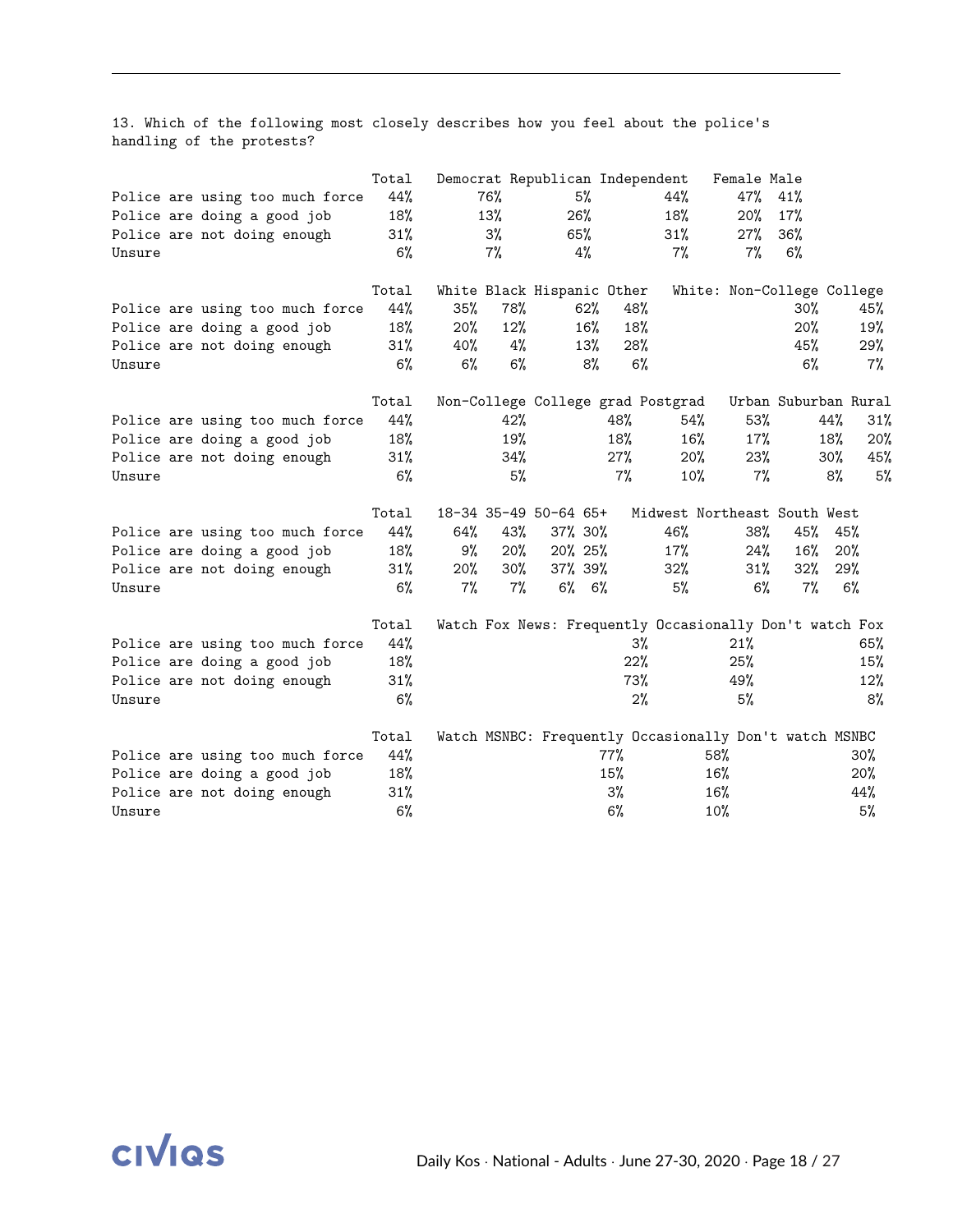14. Which of the following comes closest to your view of the protesters?

|        |                              | Total  |     |        |                            |       | Democrat Republican Independent                         | Female Male                |     |                      |
|--------|------------------------------|--------|-----|--------|----------------------------|-------|---------------------------------------------------------|----------------------------|-----|----------------------|
|        | Most are peaceful            | $64\%$ |     | 95%    | 24%                        |       | 65%                                                     | 64% 64%                    |     |                      |
|        | Most are violent/destructive | 33%    |     | 4%     |                            | 74%   | 30%                                                     | 34%                        | 33% |                      |
| Unsure |                              | $3\%$  |     | $1\%$  | 3%                         |       | 4%                                                      | 2%                         | 3%  |                      |
|        |                              | Total  |     |        | White Black Hispanic Other |       |                                                         | White: Non-College College |     |                      |
|        | Most are peaceful            | 64%    | 55% | 98%    | 79%                        |       | 68%                                                     |                            | 50% | 66%                  |
|        | Most are violent/destructive | 33%    | 42% | $1\%$  |                            | 18%   | 29%                                                     |                            | 48% | 31%                  |
| Unsure |                              | $3\%$  | 3%  | 2%     |                            | $3\%$ | 3%                                                      |                            | 3%  | $3\%$                |
|        |                              | Total  |     |        |                            |       | Non-College College grad Postgrad                       |                            |     | Urban Suburban Rural |
|        | Most are peaceful            | 64%    |     | 61%    |                            | 68%   | 78%                                                     | 74%                        |     | $67\%$<br>46%        |
|        | Most are violent/destructive | 33%    |     | 37%    |                            | 28%   | $20\%$                                                  | 23%                        |     | 50%<br>$30\%$        |
| Unsure |                              | $3\%$  |     | 2%     |                            | $3\%$ | 2%                                                      | 2%                         |     | 3%<br>$3\%$          |
|        |                              | Total  |     |        |                            |       | 18-34 35-49 50-64 65+ Midwest Northeast South West      |                            |     |                      |
|        | Most are peaceful            | 64%    | 79% | 66%    | 57% 54%                    |       | 65%                                                     | 64%                        |     | 64% 63%              |
|        | Most are violent/destructive | $33\%$ | 19% | $32\%$ | 40% 41%                    |       | 33%                                                     | 34%                        | 33% | $33\%$               |
| Unsure |                              | 3%     | 2%  | $2\%$  | $3\%$ $4\%$                |       | 2%                                                      | 3%                         | 3%  | 3%                   |
|        |                              | Total  |     |        |                            |       | Watch Fox News: Frequently Occasionally Don't watch Fox |                            |     |                      |
|        | Most are peaceful            | 64%    |     |        |                            |       | 15%                                                     | 49%                        |     | 84%                  |
|        | Most are violent/destructive | $33\%$ |     |        |                            |       | 82%                                                     | 47%                        |     | 14%                  |
| Unsure |                              | 3%     |     |        |                            |       | $3\%$                                                   | 5%                         |     | 2%                   |
|        |                              | Total  |     |        |                            |       | Watch MSNBC: Frequently Occasionally Don't watch MSNBC  |                            |     |                      |
|        | Most are peaceful            | 64%    |     |        |                            | 97%   |                                                         | 81%                        |     | 48%                  |
|        | Most are violent/destructive | $33\%$ |     |        |                            | 2%    |                                                         | 16%                        |     | 48%                  |
| Unsure |                              | 3%     |     |        |                            | $1\%$ |                                                         | 3%                         |     | 3%                   |

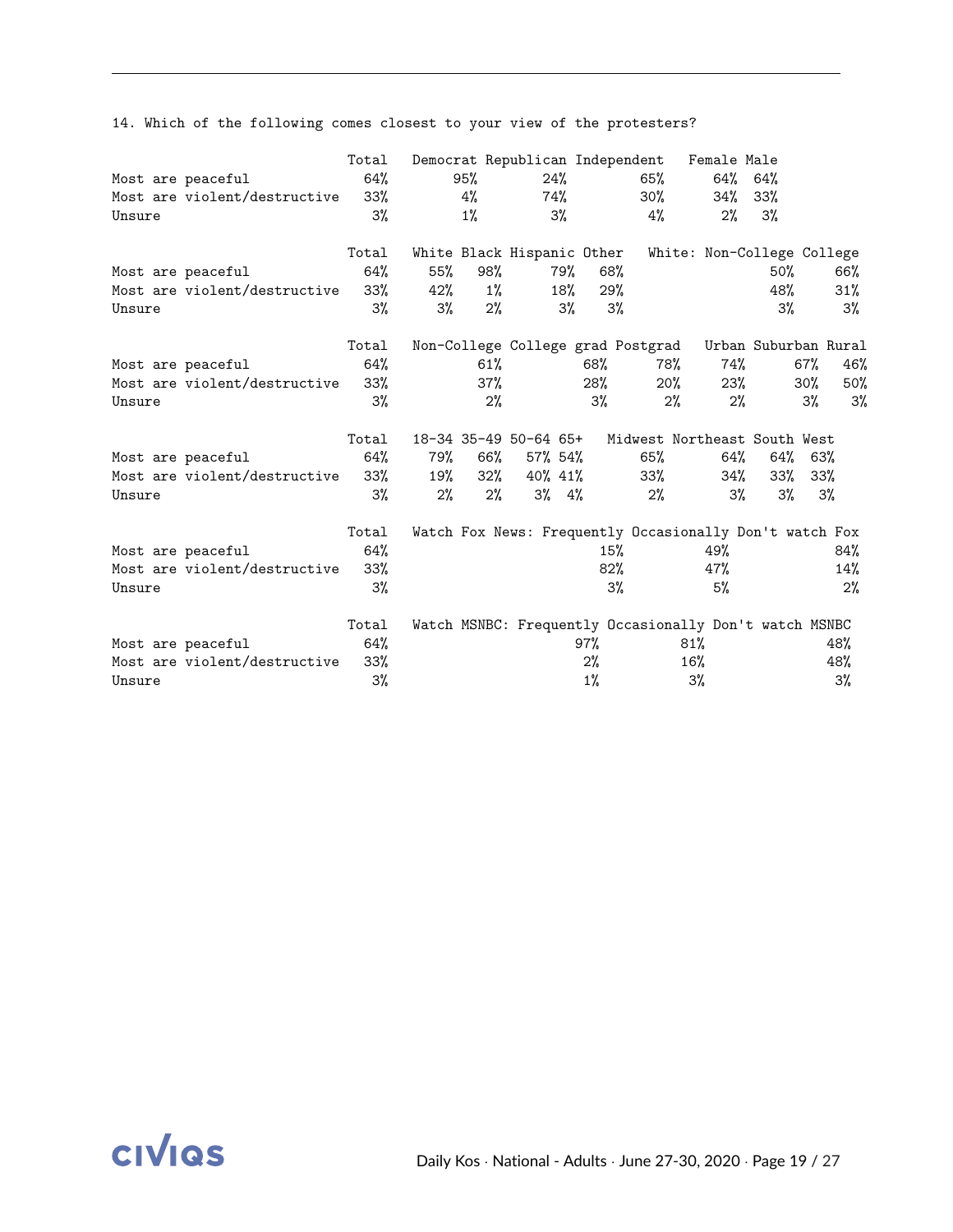15. What is your opinion about the level of government funding that currently goes to police departments?

|                       | Total | Democrat Republican Independent |       |         |       |                                                         | Female Male |        |                            |
|-----------------------|-------|---------------------------------|-------|---------|-------|---------------------------------------------------------|-------------|--------|----------------------------|
| Much less funding     | 24%   | 40%                             |       | 2%      |       | 25%                                                     | 25%         | 22%    |                            |
| Somewhat less funding | 19%   | 34%                             |       | 4%      |       | 17%                                                     | 17%         | 21%    |                            |
| Should stay the same  | 17%   | 10%                             |       | 28%     |       | 16%                                                     | 16%         | 18%    |                            |
| Somewhat more funding | 14%   | 4%                              |       | 28%     |       | 14%                                                     | 13%         | 16%    |                            |
| Much more funding     | 18%   | $3\%$                           |       | 36%     |       | 17%                                                     | $20\%$      | 15%    |                            |
| Unsure                | $7\%$ | 9%                              |       | 2%      |       | 11%                                                     | 8%          | $7\%$  |                            |
|                       | Total | White Black Hispanic Other      |       |         |       |                                                         |             |        | White: Non-College College |
| Much less funding     | 24%   | 19%                             | 42%   | 34%     | 26%   |                                                         |             | 16%    | 25%                        |
| Somewhat less funding | 19%   | 16%                             | 34%   | 23%     | 18%   |                                                         |             | 15%    | 19%                        |
| Should stay the same  | 17%   | 18%                             | 14%   | 14%     | 21%   |                                                         |             | 17%    | $20\%$                     |
| Somewhat more funding | 14%   | 18%                             | $1\%$ | 8%      | 13%   |                                                         |             | 19%    | 15%                        |
| Much more funding     | 18%   | 22%                             | $1\%$ | 12%     | 14%   |                                                         |             | 25%    | 15%                        |
| Unsure                | 7%    | 7%                              | 7%    | 9%      | 9%    |                                                         |             | 8%     | $7\%$                      |
|                       | Total |                                 |       |         |       | Non-College College grad Postgrad                       |             |        | Urban Suburban Rural       |
| Much less funding     | 24%   |                                 | 22%   |         | 28%   | 27%                                                     | 30%         |        | 24%<br>15%                 |
| Somewhat less funding | 19%   |                                 | 18%   |         | 20%   | 28%                                                     | 24%         |        | 19%<br>13%                 |
| Should stay the same  | 17%   |                                 | 17%   |         | 19%   | 15%                                                     | 18%         |        | $17\%$<br>18%              |
| Somewhat more funding | 14%   |                                 | 15%   |         | 15%   | 9%                                                      | 8%          |        | 14%<br>25%                 |
| Much more funding     | 18%   |                                 | 20%   |         | 12%   | 12%                                                     | 12%         |        | 17%<br>23%                 |
| Unsure                | 7%    |                                 | 8%    |         | 5%    | 9%                                                      | $7\%$       |        | 8%<br>6%                   |
|                       | Total | 18-34 35-49 50-64 65+           |       |         |       | Midwest Northeast South West                            |             |        |                            |
| Much less funding     | 24%   | 43%                             | 25%   | 15% 10% |       | 25%                                                     | 22%         | 24%    | 25%                        |
| Somewhat less funding | 19%   | 21%                             | 18%   | 20% 17% |       | 20%                                                     | 20%         | 19%    | 19%                        |
| Should stay the same  | 17%   | 13%                             | 19%   | 17% 21% |       | 15%                                                     | 29%         | 15%    | 15%                        |
| Somewhat more funding | 14%   | $7\%$                           | 13%   | 19% 21% |       | 15%                                                     | $10\%$      | $16\%$ | 15%                        |
| Much more funding     | 18%   | 11%                             | 17%   | 21% 21% |       | 21%                                                     | 12%         | 18%    | 18%                        |
| Unsure                | $7\%$ | 6%                              | $7\%$ | 8% 10%  |       | $6\%$                                                   | $7\%$       | 8%     | 8%                         |
|                       | Total |                                 |       |         |       | Watch Fox News: Frequently Occasionally Don't watch Fox |             |        |                            |
| Much less funding     | 24%   |                                 |       |         | $1\%$ |                                                         | 11%         |        | 36%                        |
| Somewhat less funding | 19%   |                                 |       |         | $3\%$ |                                                         | 12%         |        | $27\%$                     |
| Should stay the same  | 17%   |                                 |       |         | 17%   |                                                         | 24%         |        | 14%                        |
| Somewhat more funding | 14%   |                                 |       |         | 35%   |                                                         | 21%         |        | $7\%$                      |
| Much more funding     | 18%   |                                 |       |         | 42%   |                                                         | 25%         |        | 8%                         |
| Unsure                | $7\%$ |                                 |       |         | $2\%$ |                                                         | 7%          |        | 9%                         |
|                       | Total |                                 |       |         |       | Watch MSNBC: Frequently Occasionally Don't watch MSNBC  |             |        |                            |
| Much less funding     | 24%   |                                 |       |         | 38%   |                                                         | 28%         |        | 19%                        |
| Somewhat less funding | 19%   |                                 |       |         | 33%   |                                                         | 28%         |        | 12%                        |
| Should stay the same  | 17%   |                                 |       |         | 12%   |                                                         | 15%         |        | 20%                        |
| Somewhat more funding | 14%   |                                 |       |         | $3\%$ |                                                         | 9%          |        | 20%                        |
| Much more funding     | 18%   |                                 |       |         | $3\%$ |                                                         | 10%         |        | 24%                        |
| Unsure                | $7\%$ |                                 |       |         | 12%   |                                                         | 10%         |        | 5%                         |

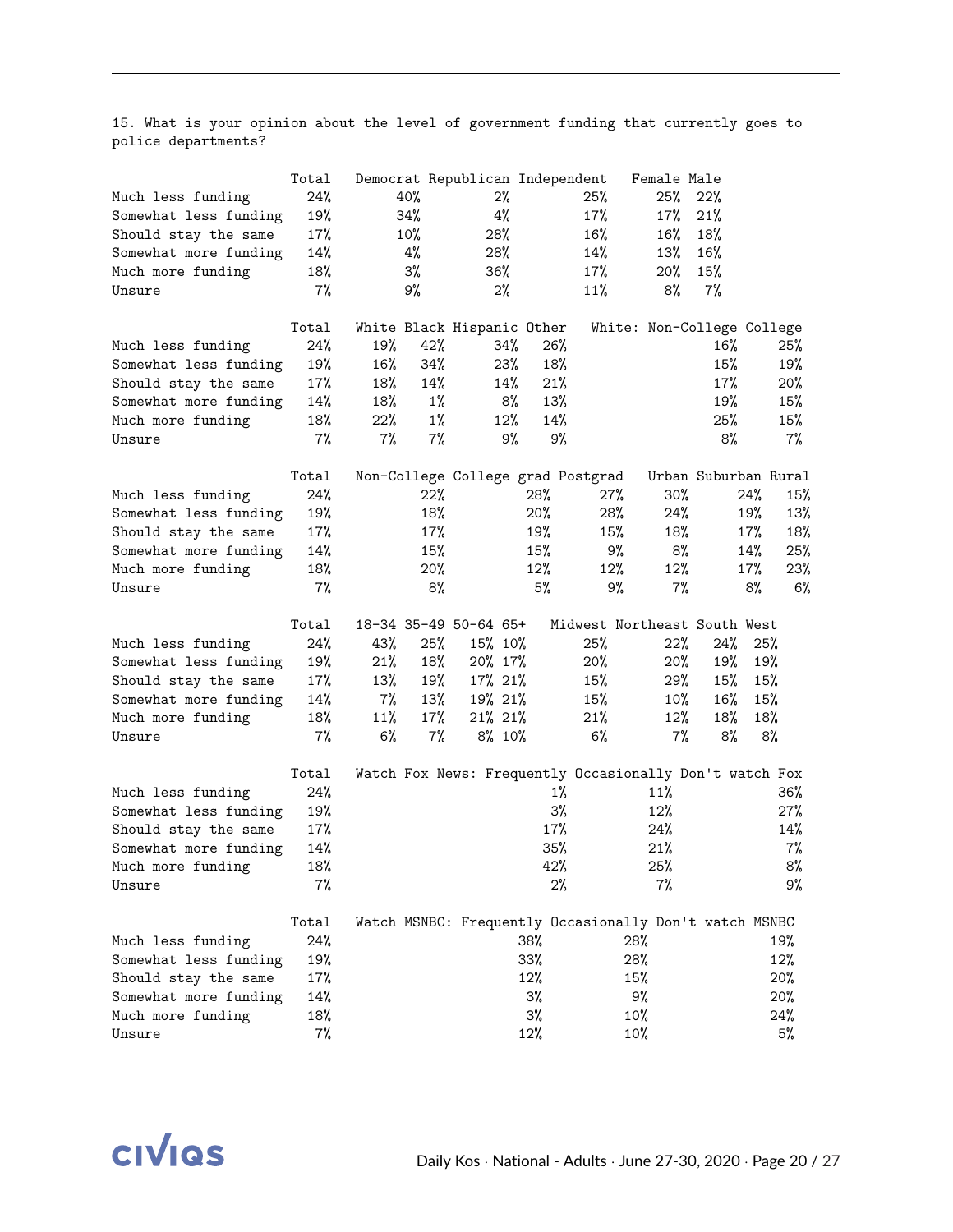16. Would you support or oppose taking some of the government funding that currently goes to police departments and reallocating it to programs that take care of people with the intention of reducing crime, such as mental health services and social work?

|         |                            |  | Total  |       |       | Democrat Republican Independent   |       |       |       | Female Male                                             |                      |        |       |
|---------|----------------------------|--|--------|-------|-------|-----------------------------------|-------|-------|-------|---------------------------------------------------------|----------------------|--------|-------|
| Support |                            |  | 55%    |       | 89%   | 12%                               |       |       | 56%   | 58%                                                     | 52%                  |        |       |
| Oppose  |                            |  | 33%    |       | 5%    | 74%                               |       |       | 28%   | 32%                                                     | 34%                  |        |       |
|         | Neither support nor oppose |  | 9%     |       | 5%    | 11%                               |       |       | 11%   | 7%                                                      | 10%                  |        |       |
| Unsure  |                            |  | 3%     |       | $1\%$ | 3%                                |       |       | 5%    | $3\%$                                                   | 4%                   |        |       |
|         |                            |  | Total  |       |       | White Black Hispanic Other        |       |       |       | White: Non-College College                              |                      |        |       |
| Support |                            |  | 55%    | 46%   | 89%   |                                   | 68%   | 60%   |       |                                                         | 42%                  |        | 56%   |
| Oppose  |                            |  | 33%    | 41%   | 5%    |                                   | 19%   | 22%   |       |                                                         | 45%                  |        | 33%   |
|         | Neither support nor oppose |  | 9%     | 9%    | 5%    |                                   | 10%   | 15%   |       |                                                         | 10%                  |        | 7%    |
| Unsure  |                            |  | 3%     | $4\%$ | $2\%$ |                                   | 3%    | 3%    |       |                                                         | 4%                   |        | 4%    |
|         |                            |  | Total  |       |       | Non-College College grad Postgrad |       |       |       |                                                         | Urban Suburban Rural |        |       |
| Support |                            |  | 55%    |       | 52%   |                                   | 58%   |       | 70%   | 68%                                                     |                      | 56%    | 38%   |
| Oppose  |                            |  | 33%    |       | 36%   |                                   | 29%   |       | 22%   | 22%                                                     |                      | 32%    | 46%   |
|         | Neither support nor oppose |  | 9%     |       | 10%   |                                   |       | 8%    | 6%    | 7%                                                      |                      | 8%     | 12%   |
| Unsure  |                            |  | 3%     |       | 3%    |                                   |       | 5%    | 2%    | 3%                                                      |                      | 4%     | 4%    |
|         |                            |  | Total  |       |       | 18-34 35-49 50-64 65+             |       |       |       | Midwest Northeast South West                            |                      |        |       |
| Support |                            |  | 55%    | 69%   | 58%   | 46% 46%                           |       |       | 54%   | 55%                                                     | 55%                  | 56%    |       |
| Oppose  |                            |  | $33\%$ | 24%   | 29%   | 37% 43%                           |       |       | 33%   | $33\%$                                                  | 33%                  | $32\%$ |       |
|         | Neither support nor oppose |  | 9%     | 6%    | 9%    | 12%                               | 9%    |       | 10%   | 9%                                                      | 9%                   | 9%     |       |
| Unsure  |                            |  | $3\%$  | 2%    | 5%    | 5%                                | 2%    |       | $3\%$ | 4%                                                      | 4%                   | $3\%$  |       |
|         |                            |  | Total  |       |       |                                   |       |       |       | Watch Fox News: Frequently Occasionally Don't watch Fox |                      |        |       |
| Support |                            |  | 55%    |       |       |                                   |       | 10%   |       | 34%                                                     |                      |        | 76%   |
| Oppose  |                            |  | 33%    |       |       |                                   |       | 74%   |       | 52%                                                     |                      |        | 13%   |
|         | Neither support nor oppose |  | 9%     |       |       |                                   |       | 12%   |       | 10%                                                     |                      |        | 7%    |
| Unsure  |                            |  | 3%     |       |       |                                   |       | $3\%$ |       | 4%                                                      |                      |        | $3\%$ |
|         |                            |  | Total  |       |       |                                   |       |       |       | Watch MSNBC: Frequently Occasionally Don't watch MSNBC  |                      |        |       |
| Support |                            |  | 55%    |       |       |                                   | 90%   |       |       | 71%                                                     |                      |        | 40%   |
| Oppose  |                            |  | 33%    |       |       |                                   | 4%    |       |       | 18%                                                     |                      |        | 46%   |
|         | Neither support nor oppose |  | 9%     |       |       |                                   | $4\%$ |       |       | 7%                                                      |                      |        | 11%   |
| Unsure  |                            |  | 3%     |       |       |                                   | 1%    |       |       | 3%                                                      |                      |        | $4\%$ |

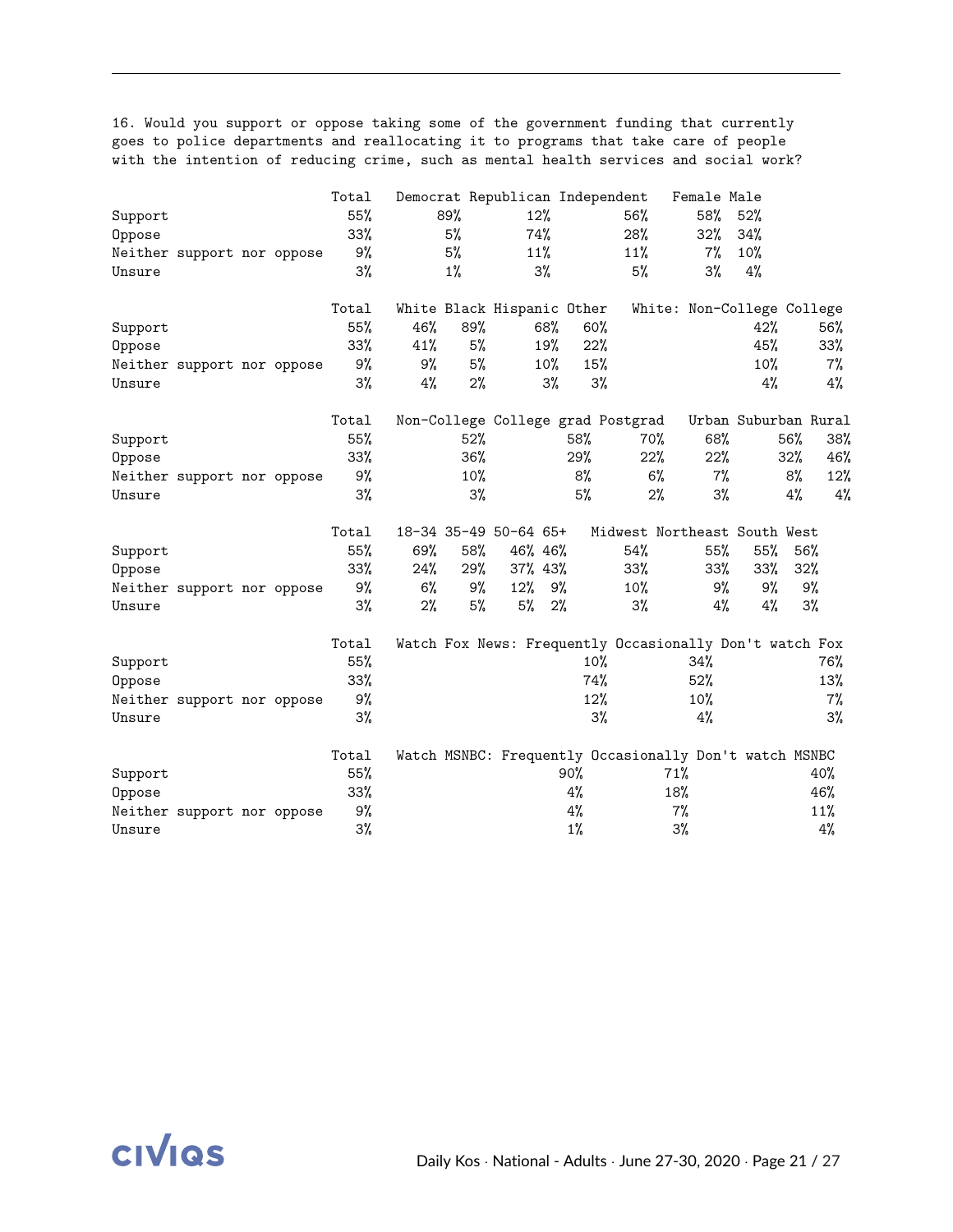17. As you may know, some cities are reforming their emergency response process. Instead of police, trained and unarmed professionals will respond to non-criminal calls such as those involving the homeless, school discipline, and neighbor disputes. Would you support or oppose this policy in your local area?

|         |                            |  | Total |       |       | Democrat Republican Independent   |        |     |                                                         | Female Male |                      |       |       |
|---------|----------------------------|--|-------|-------|-------|-----------------------------------|--------|-----|---------------------------------------------------------|-------------|----------------------|-------|-------|
| Support |                            |  | 56%   |       | 84%   | 16%                               |        |     | 59%                                                     | 57%         | 53%                  |       |       |
| Oppose  |                            |  | 30%   |       | 8%    | 64%                               |        |     | 26%                                                     | 28%         | 33%                  |       |       |
|         | Neither support nor oppose |  | 9%    |       | 5%    | 13%                               |        |     | $10\%$                                                  | 9%          | 9%                   |       |       |
| Unsure  |                            |  | 5%    |       | 3%    |                                   | $7\%$  |     | 5%                                                      | 5%          | 5%                   |       |       |
|         |                            |  | Total |       |       | White Black Hispanic Other        |        |     | White: Non-College College                              |             |                      |       |       |
| Support |                            |  | 56%   | 47%   | 84%   |                                   | 68%    | 64% |                                                         |             | 42%                  |       | 59%   |
| Oppose  |                            |  | 30%   | 37%   | 9%    |                                   | 23%    | 17% |                                                         |             | 42%                  |       | 26%   |
|         | Neither support nor oppose |  | 9%    | 10%   | 5%    |                                   | 5%     | 15% |                                                         |             | 10%                  |       | 8%    |
| Unsure  |                            |  | 5%    | 6%    | $1\%$ |                                   | 4%     | 4%  |                                                         |             | 6%                   |       | $6\%$ |
|         |                            |  | Total |       |       | Non-College College grad Postgrad |        |     |                                                         |             | Urban Suburban Rural |       |       |
| Support |                            |  | 56%   |       | 51%   |                                   | 61%    |     | 72%                                                     | 66%         |                      | 57%   | 40%   |
| Oppose  |                            |  | 30%   |       | 35%   |                                   | 25%    |     | 16%                                                     | 23%         |                      | 30%   | 44%   |
|         | Neither support nor oppose |  | 9%    |       | 10%   |                                   |        | 9%  | 6%                                                      | 8%          |                      | $7\%$ | 9%    |
| Unsure  |                            |  | 5%    |       | 5%    |                                   |        | 4%  | $6\%$                                                   | 3%          |                      | 5%    | 7%    |
|         |                            |  | Total |       |       | 18-34 35-49 50-64 65+             |        |     | Midwest Northeast South West                            |             |                      |       |       |
| Support |                            |  | 56%   | 70%   | 52%   | 47% 52%                           |        |     | 54%                                                     | 54%         | 56%                  | 58%   |       |
| Oppose  |                            |  | 30%   | 20%   | 32%   | 37% 34%                           |        |     | 32%                                                     | 32%         | $30\%$               | 29%   |       |
|         | Neither support nor oppose |  | 9%    | 8%    | 11%   | 9%                                | $7\%$  |     | 8%                                                      | 10%         | 9%                   | 9%    |       |
| Unsure  |                            |  | 5%    | $2\%$ | 5%    | 7%                                | 7%     |     | 5%                                                      | 4%          | $6\%$                | 4%    |       |
|         |                            |  | Total |       |       |                                   |        |     | Watch Fox News: Frequently Occasionally Don't watch Fox |             |                      |       |       |
| Support |                            |  | 56%   |       |       |                                   |        | 13% |                                                         | 38%         |                      |       | 75%   |
| Oppose  |                            |  | 30%   |       |       |                                   |        | 68% |                                                         | 44%         |                      |       | 14%   |
|         | Neither support nor oppose |  | 9%    |       |       |                                   |        | 10% |                                                         | 13%         |                      |       | $7\%$ |
| Unsure  |                            |  | 5%    |       |       |                                   |        | 9%  |                                                         | 5%          |                      |       | 4%    |
|         |                            |  | Total |       |       |                                   |        |     | Watch MSNBC: Frequently Occasionally Don't watch MSNBC  |             |                      |       |       |
| Support |                            |  | 56%   |       |       |                                   | $87\%$ |     | 72%                                                     |             |                      |       | 41%   |
| Oppose  |                            |  | 30%   |       |       |                                   | 6%     |     | 15%                                                     |             |                      |       | 43%   |
|         | Neither support nor oppose |  | 9%    |       |       |                                   | 3%     |     | 9%                                                      |             |                      |       | 11%   |
| Unsure  |                            |  | 5%    |       |       |                                   | 4%     |     | 4%                                                      |             |                      |       | 6%    |

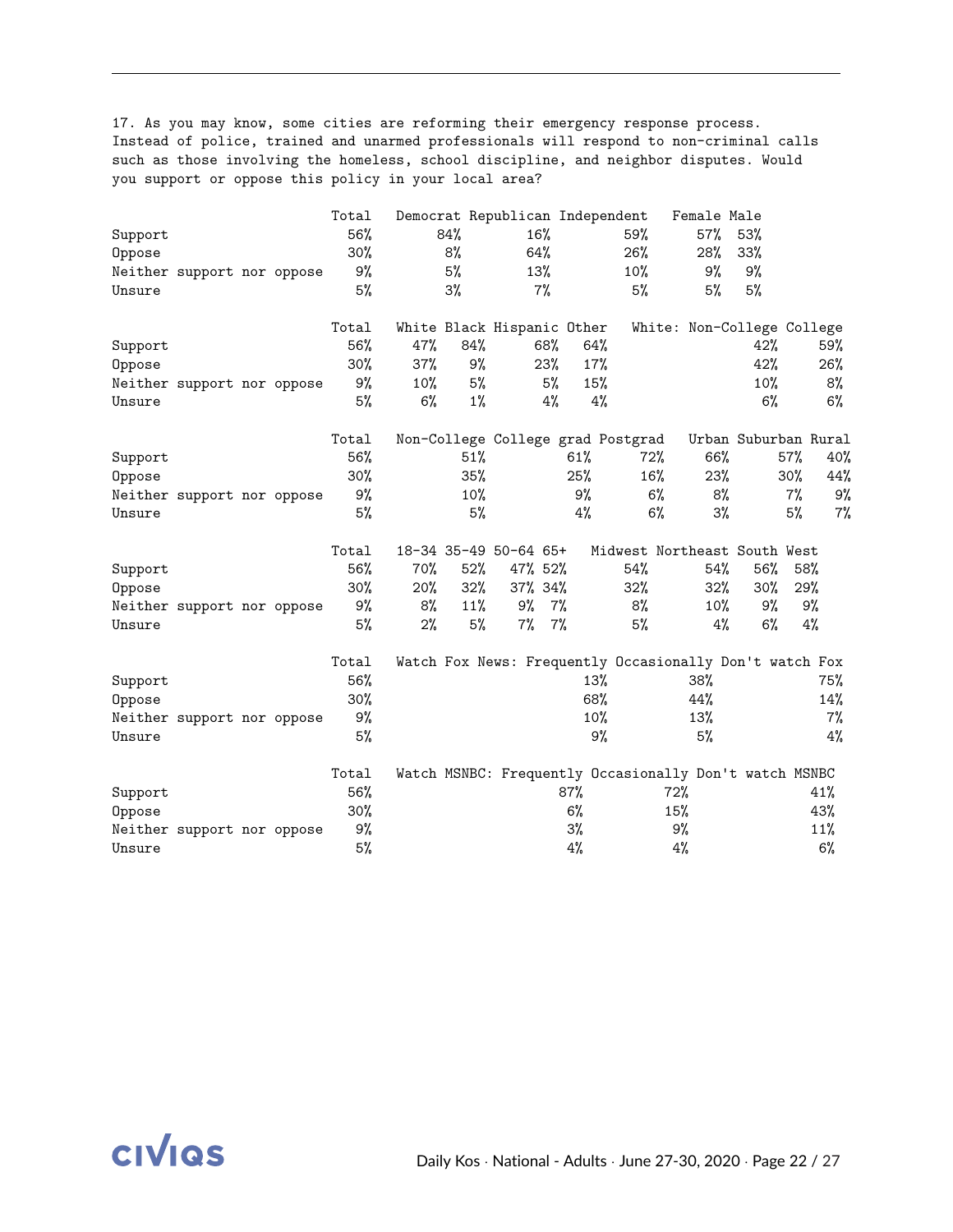|                       | Total  |     |        |                |       |       |        | Democrat Republican Independent Female Male             |            |        |        |
|-----------------------|--------|-----|--------|----------------|-------|-------|--------|---------------------------------------------------------|------------|--------|--------|
| Yes, defund           | 28%    |     | 47%    |                | $2\%$ |       | 29%    |                                                         | $28\%$ 27% |        |        |
| No, do not defund 62% |        |     | 36%    |                | 96%   |       | $61\%$ | $61\%$                                                  | 64%        |        |        |
| Unsure                | $10\%$ |     | $17\%$ |                | 1%    |       | 10%    | $11\%$                                                  | 9%         |        |        |
|                       | Total  |     |        |                |       |       |        | White Black Hispanic Other White: Non-College College   |            |        |        |
| Yes, defund           | 28%    | 22% | 50%    |                | 37%   | 35%   |        |                                                         | 18%        |        | $30\%$ |
| No, do not defund 62% |        | 70% |        | 38%            | 48%   | 50%   |        |                                                         | 75%        |        | 61%    |
| Unsure                | $10\%$ | 8%  | 12%    |                | 15%   | 15%   |        |                                                         | 8%         |        | 9%     |
|                       | Total  |     |        |                |       |       |        | Non-College College grad Postgrad Urban Suburban Rural  |            |        |        |
| Yes, defund           | 28%    |     | $25\%$ |                |       | 33%   | 36%    |                                                         | 36%        | $27\%$ | 17%    |
| No, do not defund 62% |        |     | 65%    |                |       | 58%   | 53%    |                                                         | 53%        | 62%    | 76%    |
| Unsure                | 10%    |     | $10\%$ |                |       | 9%    | 11%    |                                                         | 11%        | 11%    | $7\%$  |
|                       | Total  |     |        |                |       |       |        | 18-34 35-49 50-64 65+ Midwest Northeast South West      |            |        |        |
| Yes, defund           | 28%    | 49% | 28%    | 18% 13%        |       |       | 29%    | 24%                                                     | $27\%$     | 31%    |        |
| No, do not defund 62% |        | 42% |        | 62%74%75%      |       |       | 61%    | 66%                                                     | 63%        | 60%    |        |
| Unsure                | 10%    |     |        | 10% 10% 8% 12% |       |       | 11%    | $10\%$                                                  | $10\%$     |        | 9%     |
|                       | Total  |     |        |                |       |       |        | Watch Fox News: Frequently Occasionally Don't watch Fox |            |        |        |
| Yes, defund           | 28%    |     |        |                |       | $2\%$ |        | 14%                                                     |            |        | 41%    |
| No, do not defund 62% |        |     |        |                |       | 97%   |        | 80%                                                     |            |        | 45%    |
| Unsure                | 10%    |     |        |                |       | $1\%$ |        | 6%                                                      |            |        | 14%    |
|                       | Total  |     |        |                |       |       |        | Watch MSNBC: Frequently Occasionally Don't watch MSNBC  |            |        |        |
| Yes, defund           | 28%    |     |        |                |       | 40%   |        | 36%                                                     |            |        | 22%    |
| No, do not defund     | 62%    |     |        |                |       | 43%   |        | 50%                                                     |            |        | 72%    |
| Unsure                | 10%    |     |        |                |       | 17%   |        | 14%                                                     |            |        | 7%     |

18. Do you think police departments in the United States should be defunded?

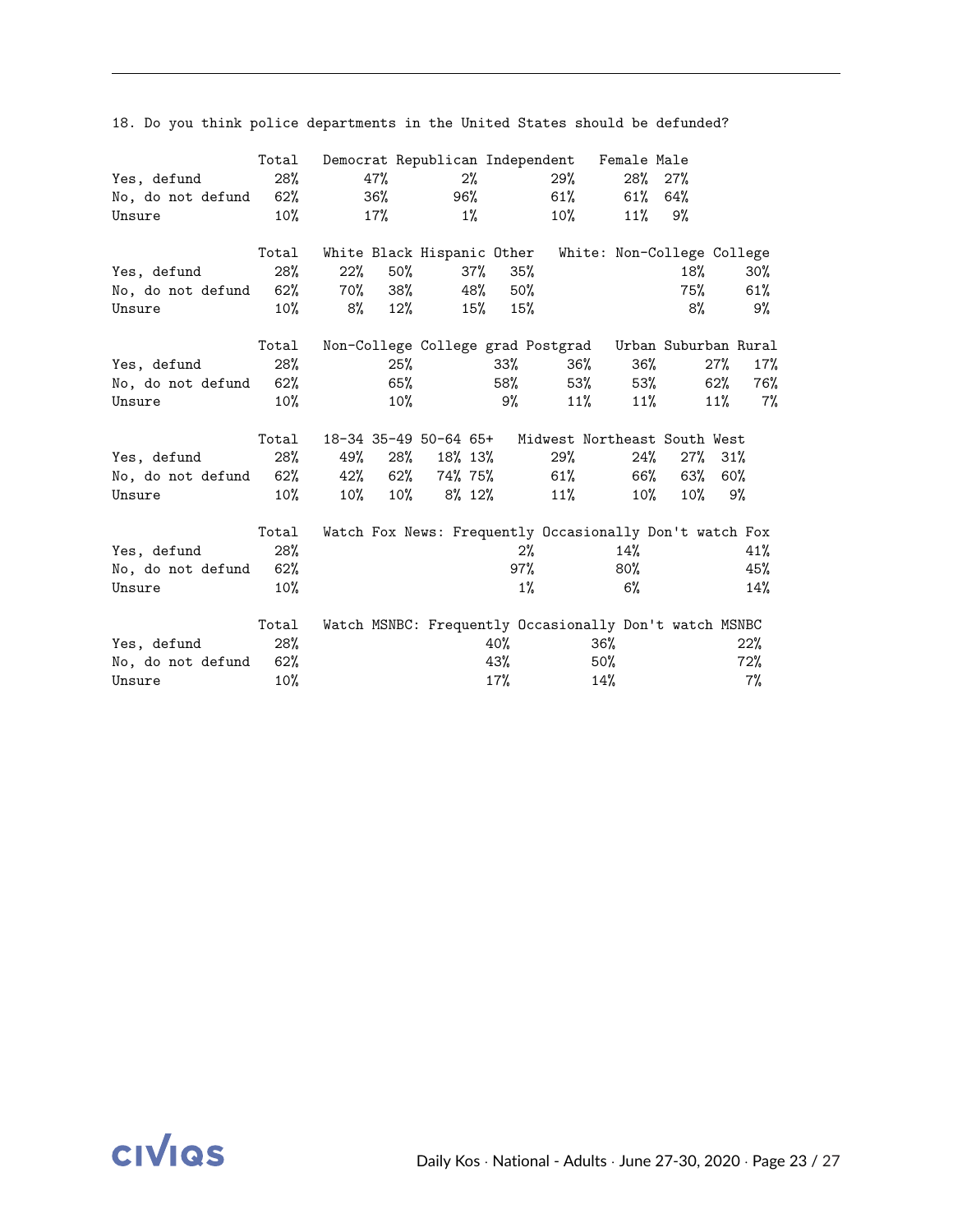|                    | Total |     |        |                            |          |         | Democrat Republican Independent Female Male             |                            |       |       |        |
|--------------------|-------|-----|--------|----------------------------|----------|---------|---------------------------------------------------------|----------------------------|-------|-------|--------|
| Yes, abolish       | $6\%$ |     | 9%     |                            | 0%       |         | 9%                                                      | $7\%$                      | 5%    |       |        |
| No, do not abolish | 87%   |     | 79%    |                            | 99%      |         | 84%                                                     | 85%                        | 89%   |       |        |
| Unsure             | 7%    |     | 12%    |                            | $1\%$    |         | 7%                                                      | 8%                         | 6%    |       |        |
|                    | Total |     |        | White Black Hispanic Other |          |         |                                                         | White: Non-College College |       |       |        |
| Yes, abolish       | 6%    | 5%  | 6%     |                            | 12%      | 9%      |                                                         |                            | 4%    |       | 7%     |
| No, do not abolish | 87%   | 89% | 87%    |                            | 80%      | 79%     |                                                         |                            | 90%   |       | 84%    |
| Unsure             | 7%    | 6%  | 7%     |                            | 8%       | 12%     |                                                         |                            | 5%    |       | 9%     |
|                    | Total |     |        |                            |          |         | Non-College College grad Postgrad Urban Suburban Rural  |                            |       |       |        |
| Yes, abolish       | $6\%$ |     | $6\%$  |                            |          | 8%      | $7\%$                                                   | 8%                         |       | $6\%$ | 4%     |
| No, do not abolish | 87%   |     | 88%    |                            |          | 83%     | 84%                                                     | 81%                        |       | 89%   | $91\%$ |
| Unsure             | $7\%$ |     | $6\%$  |                            |          | 9%      | 8%                                                      | 11%                        |       | 5%    | 5%     |
|                    | Total |     |        | 18-34 35-49 50-64 65+      |          |         | Midwest Northeast South West                            |                            |       |       |        |
| Yes, abolish       | $6\%$ | 15% | 6%     |                            | $2\%$ 2% |         | 8%                                                      | $6\%$                      | $7\%$ |       | 5%     |
| No, do not abolish | 87%   | 74% | 84%    | 94% 95%                    |          |         | 88%                                                     | 87%                        | 86%   | 87%   |        |
| Unsure             | 7%    | 11% | $10\%$ | 4% 3%                      |          |         | 4%                                                      | 7%                         | 8%    |       | 8%     |
|                    | Total |     |        |                            |          |         | Watch Fox News: Frequently Occasionally Don't watch Fox |                            |       |       |        |
| Yes, abolish       | 6%    |     |        |                            |          | 0%      |                                                         | $2\%$                      |       |       | $10\%$ |
| No, do not abolish | 87%   |     |        |                            |          | $100\%$ |                                                         | 94%                        |       |       | 80%    |
| Unsure             | 7%    |     |        |                            |          | 0%      |                                                         | 3%                         |       |       | 10%    |
|                    | Total |     |        |                            |          |         | Watch MSNBC: Frequently Occasionally Don't watch MSNBC  |                            |       |       |        |
| Yes, abolish       | 6%    |     |        |                            |          | $6\%$   |                                                         | 7%                         |       |       | 6%     |
| No, do not abolish | 87%   |     |        |                            |          | $87\%$  |                                                         | 84%                        |       |       | 88%    |
| Unsure             | $7\%$ |     |        |                            |          | 7%      |                                                         | 10%                        |       |       | 6%     |

19. Do you think police departments in the United States should be abolished?

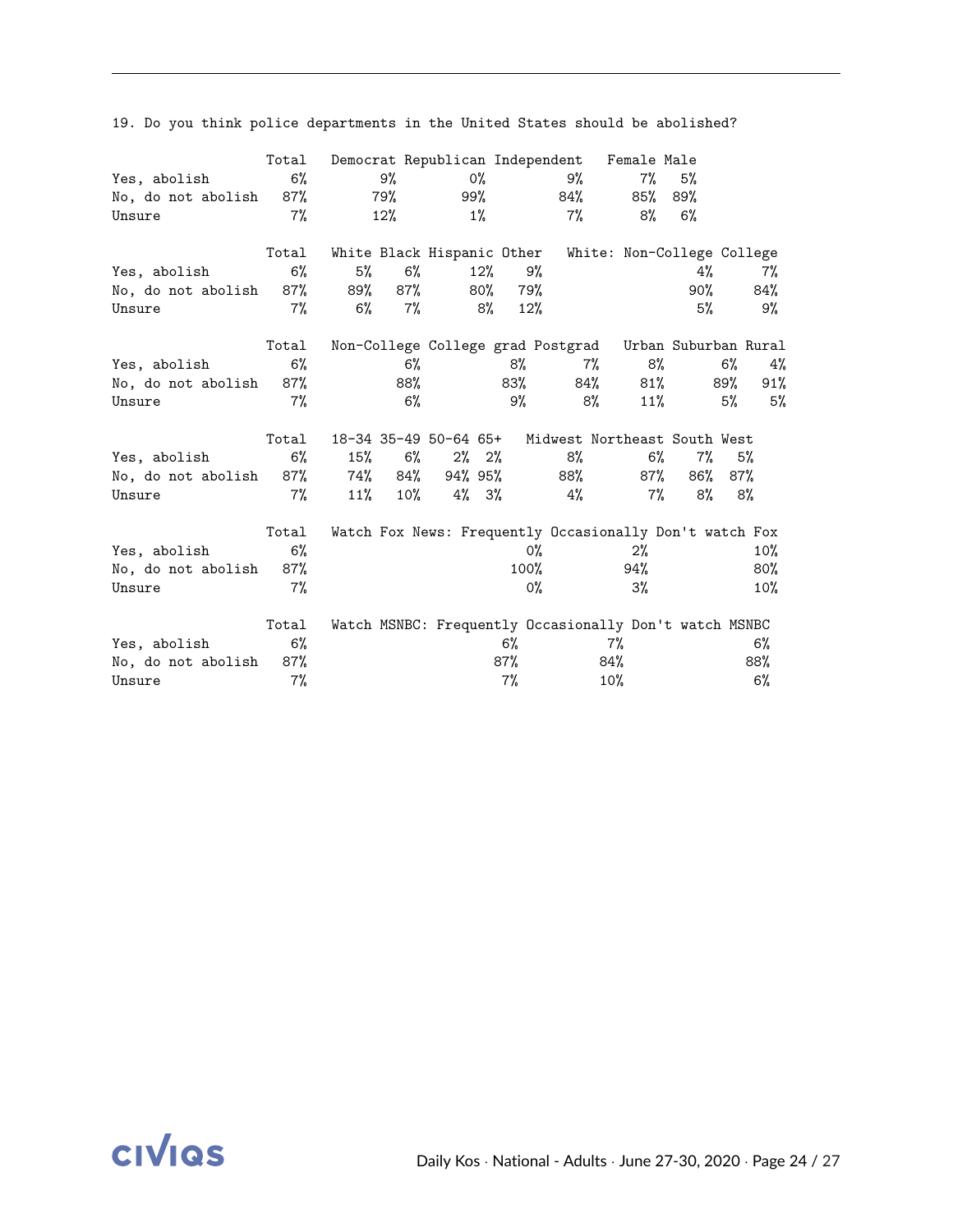20. Do you watch MSNBC?

|                          | Total  |        |     |                            |        |        | Democrat Republican Independent Female Male             |                            |                      |        |       |
|--------------------------|--------|--------|-----|----------------------------|--------|--------|---------------------------------------------------------|----------------------------|----------------------|--------|-------|
| Yes, frequently          | $16\%$ |        | 37% |                            | 0%     |        | 8%                                                      | 17%                        | 14%                  |        |       |
| Yes, occasionally        | 24%    |        | 32% |                            | 12%    |        | 27%                                                     | 26%                        | 23%                  |        |       |
| I do not watch MSNBC 60% |        |        | 31% |                            | 88%    |        | 65%                                                     | 57%                        | 63%                  |        |       |
|                          | Total  |        |     | White Black Hispanic Other |        |        |                                                         | White: Non-College College |                      |        |       |
| Yes, frequently          | 16%    | 8%     | 47% |                            | $25\%$ | 16%    |                                                         |                            | 9%                   |        | 8%    |
| Yes, occasionally        | 24%    | 21%    | 39% |                            | 28%    | 31%    |                                                         |                            | 19%                  |        | 24%   |
| I do not watch MSNBC 60% |        | $71\%$ | 14% |                            | 47%    | 53%    |                                                         |                            | 73%                  |        | 69%   |
|                          | Total  |        |     |                            |        |        | Non-College College grad Postgrad                       |                            | Urban Suburban Rural |        |       |
| Yes, frequently          | 16%    |        | 16% |                            |        | 13%    | $17\%$                                                  | $22\%$                     |                      | $17\%$ | 10%   |
| Yes, occasionally        | 24%    |        | 22% |                            |        | 28%    | $31\%$                                                  | 28%                        |                      | 25%    | 18%   |
| I do not watch MSNBC 60% |        |        | 62% |                            |        | $60\%$ | 51%                                                     | 50%                        |                      | 58%    | 71%   |
|                          | Total  |        |     | 18-34 35-49 50-64 65+      |        |        | Midwest Northeast South West                            |                            |                      |        |       |
| Yes, frequently          | 16%    | 7%     | 12% | 21% 24%                    |        |        | 15%                                                     | 19%                        | 15%                  | 15%    |       |
| Yes, occasionally 24%    |        | $27\%$ | 25% | 24% 21%                    |        |        | 22%                                                     | 26%                        | 24%                  | 26%    |       |
| I do not watch MSNBC 60% |        | 66%    | 63% | 55% 55%                    |        |        | 63%                                                     | 55%                        | 62%                  | 59%    |       |
|                          | Total  |        |     |                            |        |        | Watch Fox News: Frequently Occasionally Don't watch Fox |                            |                      |        |       |
| Yes, frequently          | 16%    |        |     |                            |        | 3%     |                                                         | 11%                        |                      |        | 21%   |
| Yes, occasionally        | 24%    |        |     |                            |        | 11%    |                                                         | 32%                        |                      |        | 25%   |
| I do not watch MSNBC     | 60%    |        |     |                            |        | 86%    |                                                         | 57%                        |                      |        | 54%   |
|                          | Total  |        |     |                            |        |        | Watch MSNBC: Frequently Occasionally Don't watch MSNBC  |                            |                      |        |       |
| Yes, frequently          | 16%    |        |     |                            |        | 100%   |                                                         | 0%                         |                      |        | 0%    |
| Yes, occasionally        | 24%    |        |     |                            |        | 0%     |                                                         | 100%                       |                      |        | $0\%$ |
| I do not watch MSNBC     | 60%    |        |     |                            |        | $0\%$  |                                                         | 0%                         |                      |        | 100%  |

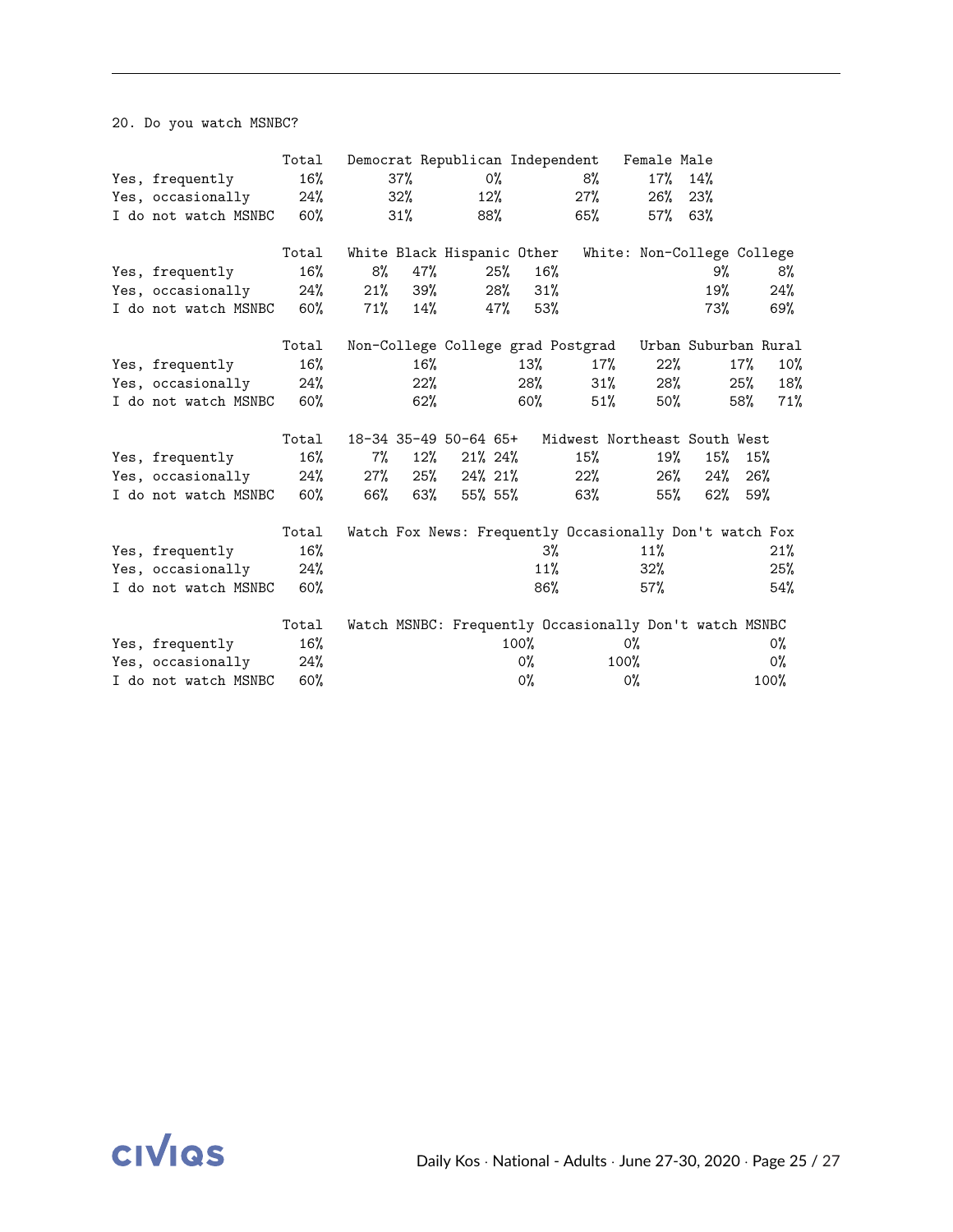#### 21. Do you watch Fox News?

|                         | Total |     |     | Democrat Republican Independent |     |         |                                                         | Female Male                |                      |     |        |
|-------------------------|-------|-----|-----|---------------------------------|-----|---------|---------------------------------------------------------|----------------------------|----------------------|-----|--------|
| Yes, frequently         | 16%   |     | 2%  |                                 | 38% |         | 12%                                                     | 16%                        | 16%                  |     |        |
| Yes, occasionally       | 25%   |     | 14% |                                 | 38% |         | 26%                                                     | 23%                        | 27%                  |     |        |
| I do not watch Fox News | 59%   |     | 84% |                                 | 23% |         | 62%                                                     | 61%                        | 57%                  |     |        |
|                         | Total |     |     | White Black Hispanic Other      |     |         |                                                         | White: Non-College College |                      |     |        |
| Yes, frequently         | 16%   | 21% | 3%  |                                 | 5%  | $7\%$   |                                                         |                            | 23%                  |     | $16\%$ |
| Yes, occasionally       | 25%   | 27% | 23% |                                 | 19% | 24%     |                                                         |                            | 28%                  |     | 24%    |
| I do not watch Fox News | 59%   | 52% | 74% |                                 | 75% | 68%     |                                                         |                            | 49%                  |     | $60\%$ |
|                         | Total |     |     |                                 |     |         | Non-College College grad Postgrad                       |                            | Urban Suburban Rural |     |        |
| Yes, frequently         | 16%   |     | 18% |                                 |     | 13%     | 8%                                                      | 11%                        |                      | 14% | 25%    |
| Yes, occasionally       | 25%   |     | 25% |                                 |     | 27%     | 23%                                                     | 23%                        |                      | 26% | 27%    |
| I do not watch Fox News | 59%   |     | 57% |                                 |     | 61%     | 69%                                                     | 66%                        |                      | 60% | 48%    |
|                         | Total |     |     | 18-34 35-49 50-64 65+           |     |         | Midwest Northeast South West                            |                            |                      |     |        |
| Yes, frequently         | 16%   | 4%  | 11% | 20% 30%                         |     |         | 16%                                                     | 14%                        | 18%                  | 14% |        |
| Yes, occasionally       | 25%   | 21% | 28% | 28% 23%                         |     |         | $20\%$                                                  | 28%                        | 25%                  | 27% |        |
| I do not watch Fox News | 59%   | 75% | 61% | 52% 46%                         |     |         | 64%                                                     | 58%                        | 57% 59%              |     |        |
|                         | Total |     |     |                                 |     |         | Watch Fox News: Frequently Occasionally Don't watch Fox |                            |                      |     |        |
| Yes, frequently         | 16%   |     |     |                                 |     | $100\%$ |                                                         | 0%                         |                      |     | 0%     |
| Yes, occasionally       | 25%   |     |     |                                 |     | 0%      |                                                         | 100%                       |                      |     | 0%     |
| I do not watch Fox News | 59%   |     |     |                                 |     | 0%      |                                                         | $0\%$                      |                      |     | 100%   |
|                         | Total |     |     |                                 |     |         | Watch MSNBC: Frequently Occasionally Don't watch MSNBC  |                            |                      |     |        |
| Yes, frequently         | 16%   |     |     |                                 |     | 3%      |                                                         | 7%                         |                      |     | 23%    |
| Yes, occasionally       | 25%   |     |     |                                 |     | 18%     |                                                         | $33\%$                     |                      |     | 24%    |
| I do not watch Fox News | 59%   |     |     |                                 |     | 79%     |                                                         | 60%                        |                      |     | 54%    |